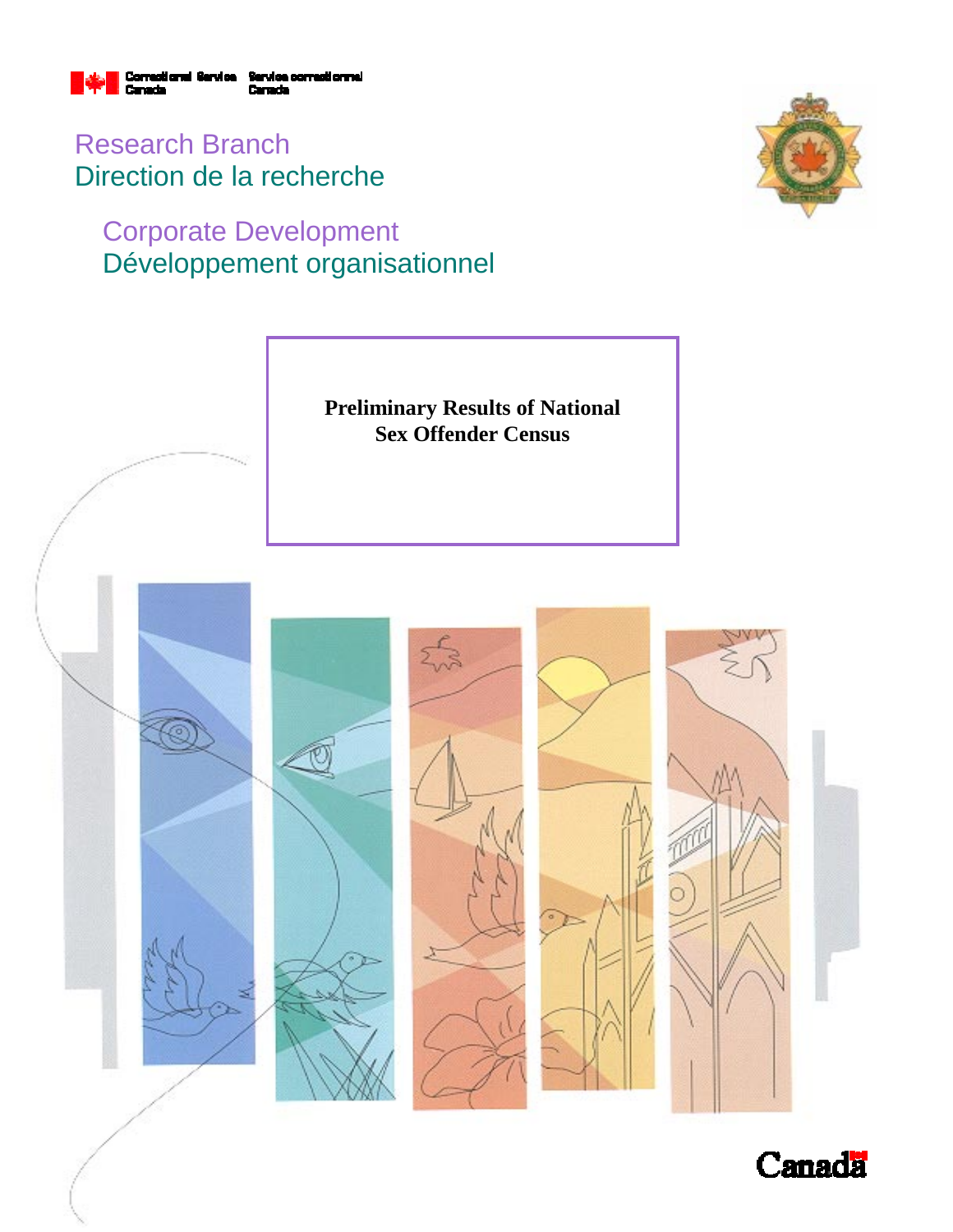# **Preliminary Results of National Sex Offender Census**

by

Frank J. Porporino Laurence L. Motiuk

Research and Statistics Branch Correctional Service Canada

Ce rapport est également disponible en français. Si vous désirez des copies additionnelles, veuillez vous adresser au Secteur de recherche et développement, Service correctionnel du Canada, 340 avenue Laurier ouest, Ottawa (Ontario) K1A 0P9.

May, 1991 **Research Report N°. R-29**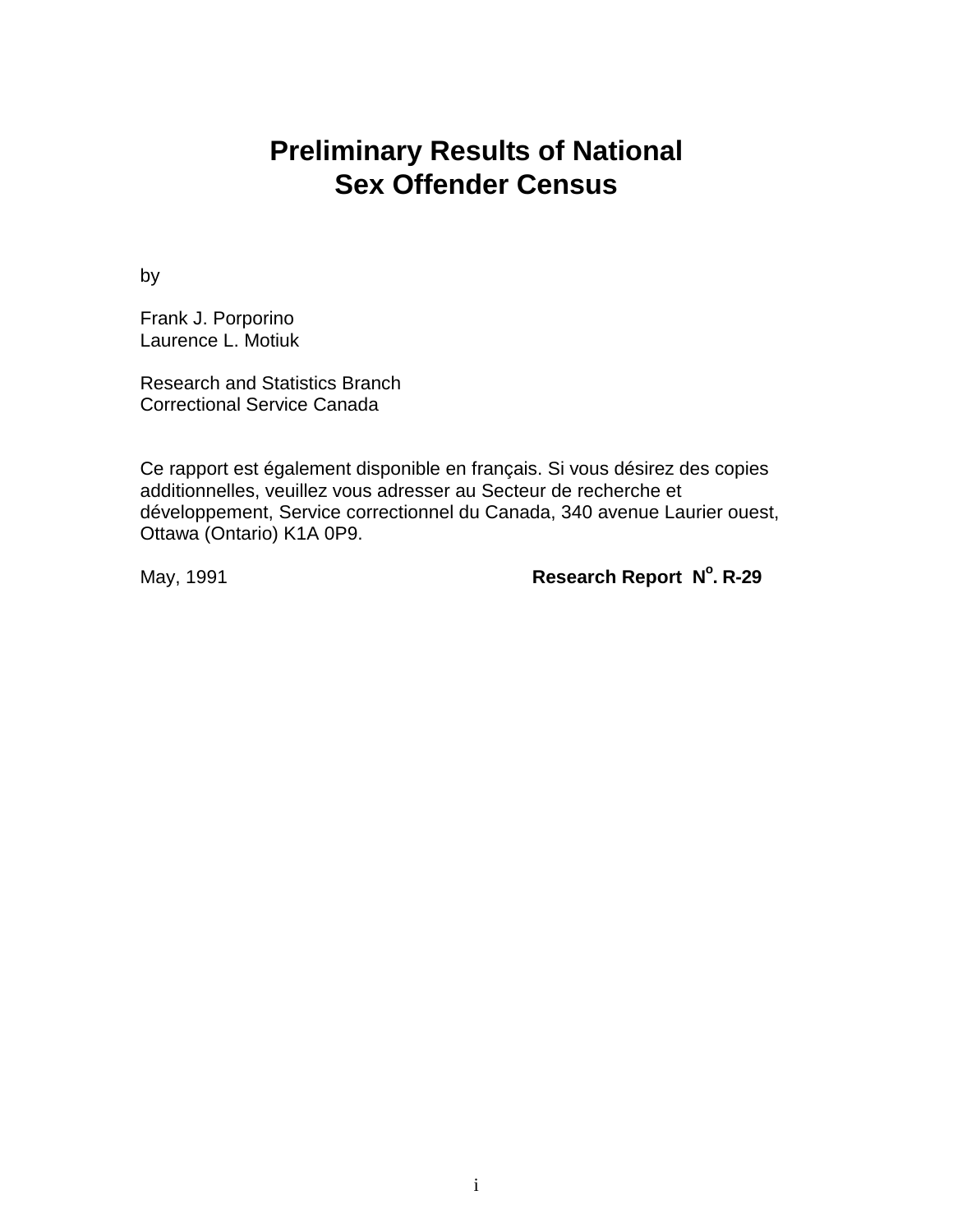# **Acknowledgements**

We would like to express our sincere thanks to all those who had assisted us in the execution of this study. At National Headquarters, Joe Beltempo and Bessie Pang provided considerable support, especially in regards to the timely collection and entry of data. Verne Quinsey was also very helpful in providing guidance for this study, and deserves considerable thanks. We would also like to extend our appreciation for the efforts of those in the regions, namely, the case management staff.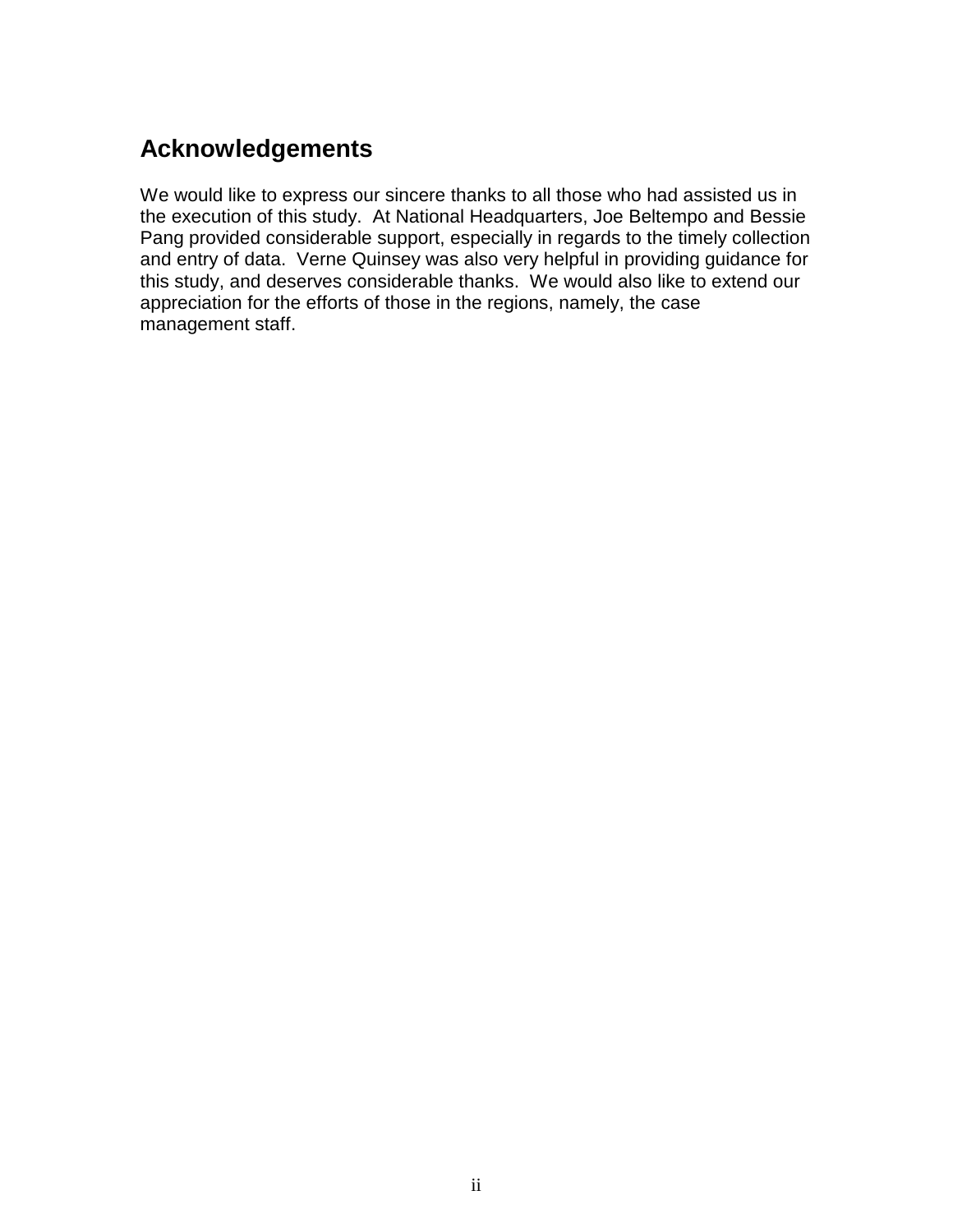# **Executive Summary**

This research arose from a series of reviews by the Correctional Service of Canada (CSC) on programs and services for sex offenders. These reviews had underscored the fact that a more co-ordinated sex offender programming and service strategy was needed in Canadian federal corrections. In addition, it was recommended that further research on sex offenders be pursued. Therefore, a nationwide 'Sex Offender Population Study' was initiated which had two components: 1) a census identification of all sex offenders and 2) an extensive case file review of a large sample of sex offenders from across the country. This preliminary report describes, in detail, the 'Sex Offender Census' that was conducted to accurately identify the number, types and characteristics of sex offenders under the jurisdiction of the CSC - both in institutions and under community supervision.

The research began with the design and development of a structured survey instrument and a set of instructions for completing a 'Sex Offender Census Checklist'. The 'Census Checklist' gathered case-specific information on the following: status (i.e., current offenses or previous history), details of the current sex offence (i.e., nature of the offence, number of victims, age and gender of victims, degree of injury, degree of force, presence of alcohol or drugs), past history of sexual offenses (i.e., patterns, seriousness) and treatment history (i.e., dates, type/nature, location, sponsors).

The 'Sex Offender Census' was conducted with the assistance of the Correctional Programs and Operations Sector of the CSC, regional headquarters and operational units (i.e., penitentiaries and parole offices) across Canada. All sex offenders under federal supervision - both in institutions and in the community - were assessed during March 1991 using the structured 'Census Checklist'. The survey instrument was administered by case management officers who reviewed their current caseloads for sex offenders. In order to identify sex offenders the following criteria were to be applied - if the offender: 1) is currently serving a sentence for a sexual offence; 2) has been convicted in the past for one or more sexual offenses; 3) committed a sexually-related offence, but is not currently serving a sentence for a sexual offence; and 4) committed a sexual offence in the past but was never convicted for it.

Upon examination of CSC's automated offender information system, it was discovered that over the past five years that there had been a steady growth (20.4%) in the admission rate of offenders whose major admitting offence was a sex offence. While in 1986/87 there were 545 such admissions (8.9% out of a total of 6,136 admissions), by 1990/91, this figure had risen to 692 (10.7% out of a total of 6,475 admissions). This trend, however, was deemed to be an understatement of the actual rate of sex offender admissions when one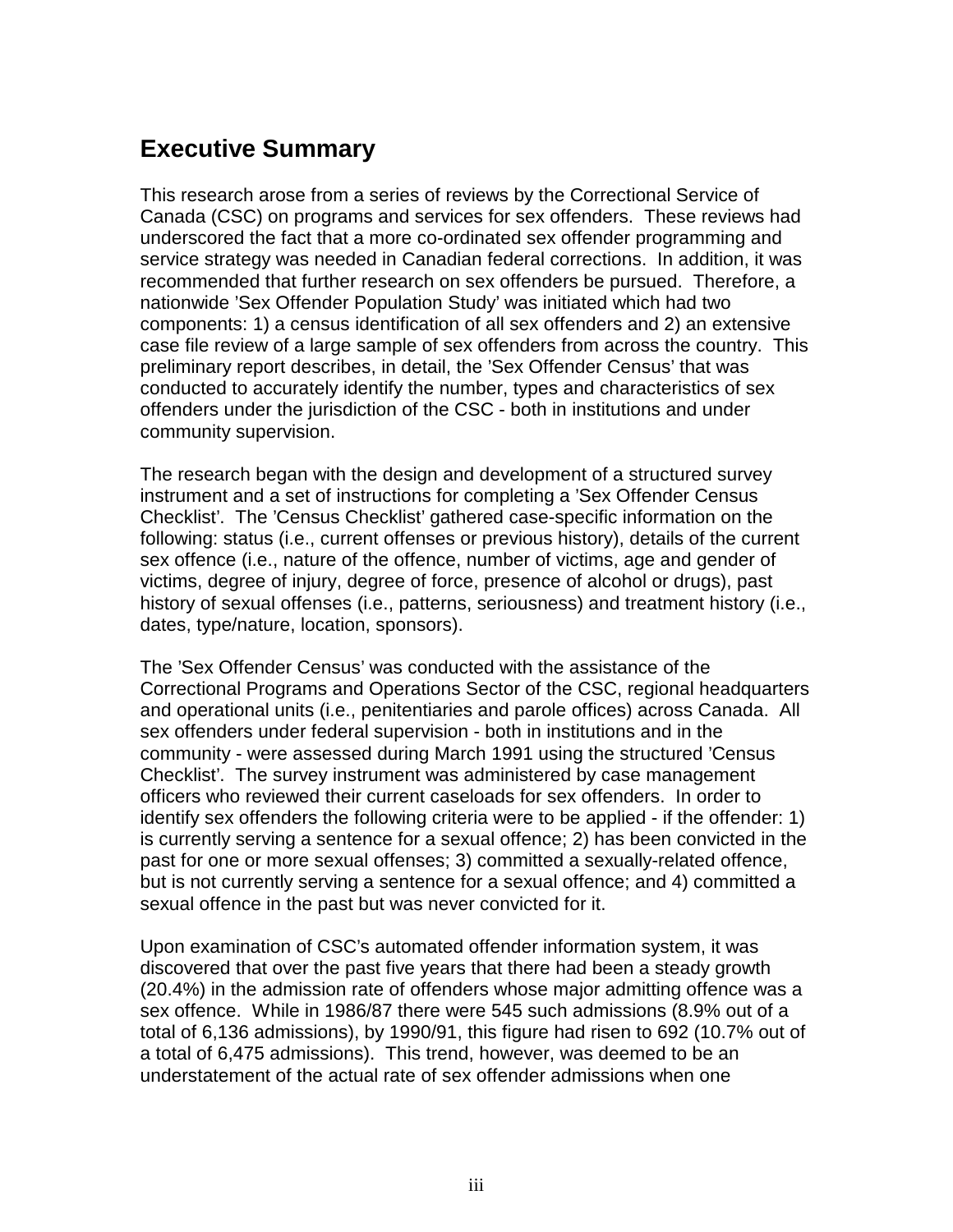considers admissions who have sex offenses which are not the major admitting offence, past sexual offenses or sexually-related offenses.

The 'Sex Offender Census' yielded information on a total of 3,066 male federal male sex offenders. Results at the time of the survey showed that these sex offenders made up 14.9% of the CSC's total offender population. In addition, it was found that 18.9% of the incarcerated population and 9.9% of the conditional release population were sex offenders.

A total of 2,162 sex offenders (70.5%) were identified by the census as being incarcerated and 904 (29.5%) were found to be under community supervision (i.e., Day Parole [18.9%]; Full Parole [46.8%]; Mandatory Supervision [34.4%]). While 48.8% of the incarcerated sex offenders were located in medium security institutions, 6.4% were situated in regional psychiatric or treatment centres. Interestingly, nearly half of the incarcerated sex offender population could be accounted for by a total of five CSC institutions.

Some noteworthy differences were found in relation to the regional distribution of sex offenders across federal corrections. The 'Sex Offender Census' revealed that over fifty percent of the sex offender population could be accounted for by two regions: Ontario (25.2%) and Prairie (26.2%). A consistent pattern also emerged of a higher proportion of sex offenders in institutions relative to under community supervision. This pattern was most evident for the following Ontario, Prairie, and Pacific regions. On the other hand, the Atlantic and Quebec regions were found to be more evenly distributed with respect to the location of sex offenders.

Of special interest in the census was the nature of sexual offending amongst the federal sex offender population. Descriptive analyses revealed that the majority of federal sex offenders were serving their first sentence for a sexual offence and roughly a quarter were currently serving a sentence and had been convicted in the past for sexual offense (i.e., repeaters). As expected, those cases identified in the census as currently serving a sentence and had been convicted in the past for sexual offending (i.e., the highest risk group) were more likely to have received or be in a sex offender treatment programme offered or sponsored by CSC. For the 2,013 sex offenders who had only a current sex offence, one out of four of these sex offenders had either completed or were in treatment.

Using the selected criteria for identifying sex offenders on caseload, the distributions of sex offenders were examined in relation to a variety of characteristics. Nearly a half of these sex offenders showed an increase in seriousness (violence) and rate of offenses over time, one out of three had two or more victims, and two out of three had used threat of force and/or serious injury during their offence. In regards to type of sexual offence, the largest proportion of sexual offenders had committed sexual assault against an adult victim.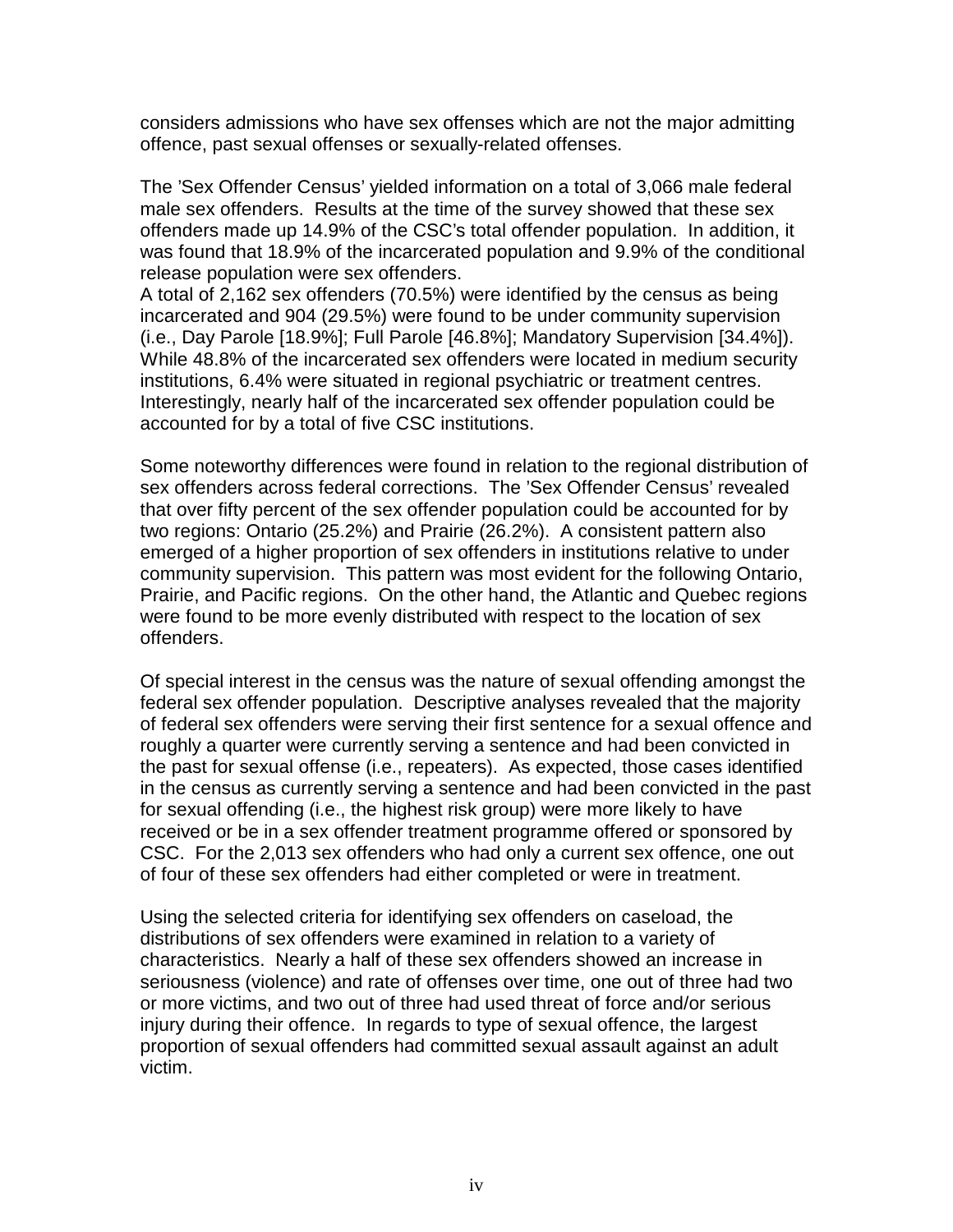At the time of the census, one out of four sex offenders had completed or were participating in a sex offender treatment programme offered or sponsored by CSC . More important, however, there was relatively little differentiation to be found among the various sex offender types in relation to either the proportion of cases who had received or were participating in a sex offender treatment programme offered or sponsored by CSC.

Although two thirds of the incarcerated sex offenders identified in the census had past their parole eligibility date, it is suggested that these individuals may form a rather unique group of high risk candidates for release into the community (i.e., degree of harm to victim(s), lengthy sentences, refused treatment, unsuitable for treatment, etc.). Therefore, a note of caution is warranted and further analyses are required before any definitive conclusion could be drawn. Nevertheless, nearly one out of four of those sex offenders identified as past their parole eligibility date had been treated or were in-progress. As expected, sex offenders as a group were more likely to have been treated or in a treatment program as they approached their parole eligibility date.

Data analysis for the Sex Offender Population study continues, and research will now focus on the development of typologies for differential treatment regimes. Most of the research results obtained to date are being used to help answer a variety of questions relating to the federal sex offender population in Canada and to current and planned programming for sex offenders.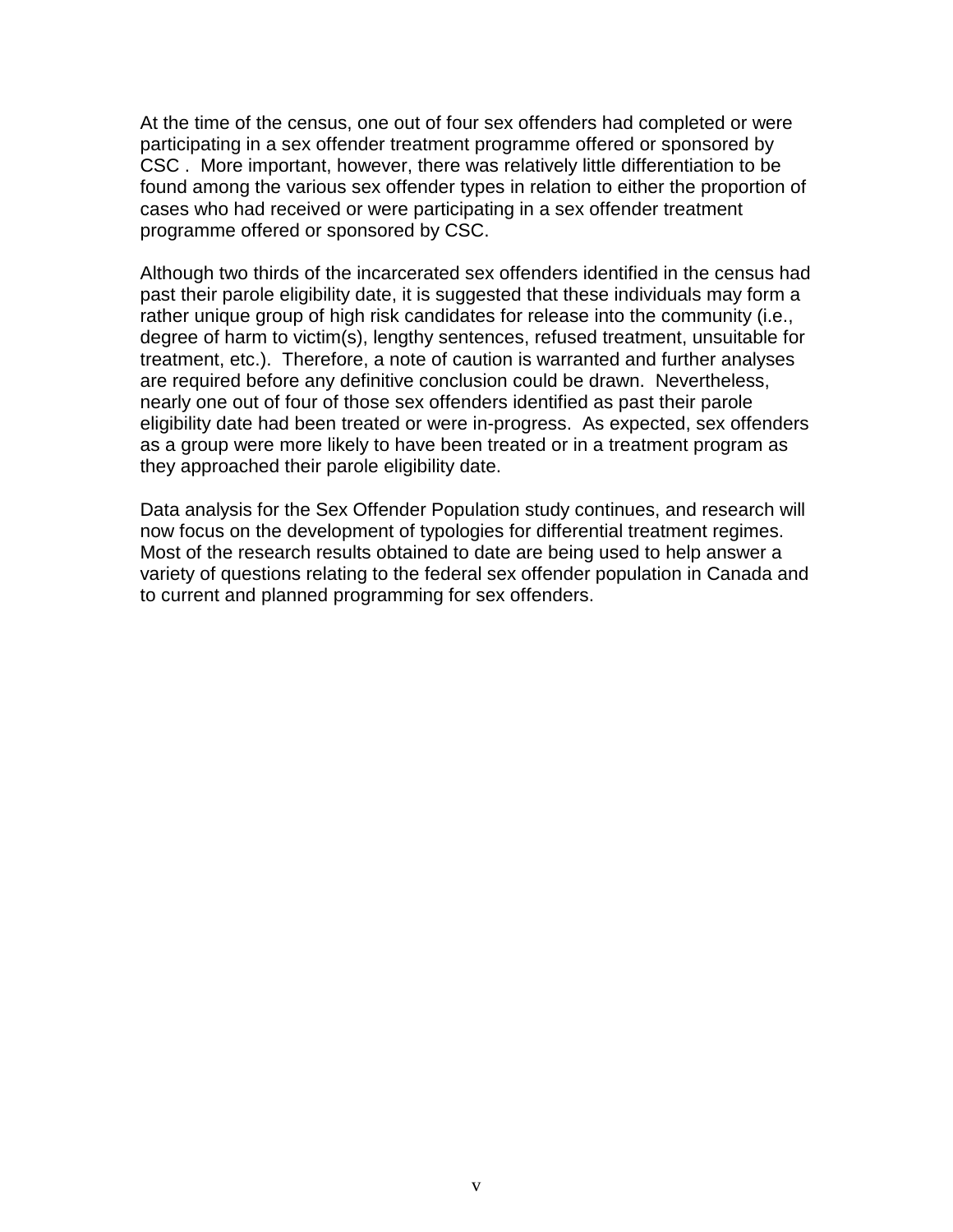# **Table of Contents**

| PRELIMINARY RESULTS OF NATIONAL SEX OFFENDER CENSUS                                                                                                                                                                                                                                                                                                                                                                                                                                                                                                                                                                                                                                                                                                                                                                                                                                                                                          | 1                                                                                |
|----------------------------------------------------------------------------------------------------------------------------------------------------------------------------------------------------------------------------------------------------------------------------------------------------------------------------------------------------------------------------------------------------------------------------------------------------------------------------------------------------------------------------------------------------------------------------------------------------------------------------------------------------------------------------------------------------------------------------------------------------------------------------------------------------------------------------------------------------------------------------------------------------------------------------------------------|----------------------------------------------------------------------------------|
| <b>Acknowledgements</b>                                                                                                                                                                                                                                                                                                                                                                                                                                                                                                                                                                                                                                                                                                                                                                                                                                                                                                                      | $\mathbf{2}$                                                                     |
| <b>Executive Summary</b>                                                                                                                                                                                                                                                                                                                                                                                                                                                                                                                                                                                                                                                                                                                                                                                                                                                                                                                     | 3                                                                                |
| <b>Table of Contents</b>                                                                                                                                                                                                                                                                                                                                                                                                                                                                                                                                                                                                                                                                                                                                                                                                                                                                                                                     | 6                                                                                |
| I. Introduction                                                                                                                                                                                                                                                                                                                                                                                                                                                                                                                                                                                                                                                                                                                                                                                                                                                                                                                              | 8                                                                                |
| II. Description of the Survey Instrument                                                                                                                                                                                                                                                                                                                                                                                                                                                                                                                                                                                                                                                                                                                                                                                                                                                                                                     | 9                                                                                |
| III. Description of the Sex Offender Census                                                                                                                                                                                                                                                                                                                                                                                                                                                                                                                                                                                                                                                                                                                                                                                                                                                                                                  | 10                                                                               |
| <b>IV. Findings</b><br>A. Sex offender admission rates<br>Table 1. Percent of New Admissions for Sex Offenses (1986/87 -<br>1990/91)<br><b>B. Distribution of Sex Offenders</b><br>Table 2. Relative Distribution of Sex Offenders by Location<br>Table 3. Regional Distribution of Incarcerated Sex Offenders by Security<br>Level<br>Table 4. Regional Distribution of Sex Offenders on Conditional Release by<br><b>Current Status</b><br>C. Sexual Offence History and Treatment<br>Table 5. Distribution of Sex Offenders by Sexual Offence History and<br>Treatment<br>D. Selected Characteristics of Sex Offenders and Treatment<br>Table 6. Distribution of Sex offenders by Selected Characteristics and<br>Treatment<br>E. Sex Offender Treatment and Parole Eligibility<br>Table 7. Distribution of Sex Offenders by Region and Treatment<br>Table 8. Proportion of Sex Offenders Treated or In-progress by Parole<br>Eligibility | 11<br>11<br>11<br>11<br>11<br>12<br>13<br>13<br>14<br>14<br>15<br>15<br>15<br>16 |
| <b>V. Discussion</b>                                                                                                                                                                                                                                                                                                                                                                                                                                                                                                                                                                                                                                                                                                                                                                                                                                                                                                                         | 17                                                                               |
| <b>References</b>                                                                                                                                                                                                                                                                                                                                                                                                                                                                                                                                                                                                                                                                                                                                                                                                                                                                                                                            | 20                                                                               |
| <b>Appendices</b><br>Appendix A: Census on Sex Offenders: Checklist for Case Management<br><b>Officers</b><br>Appendix B: Instructions for Completing the Sex Offender Census Checklist.25                                                                                                                                                                                                                                                                                                                                                                                                                                                                                                                                                                                                                                                                                                                                                   | 21<br>21                                                                         |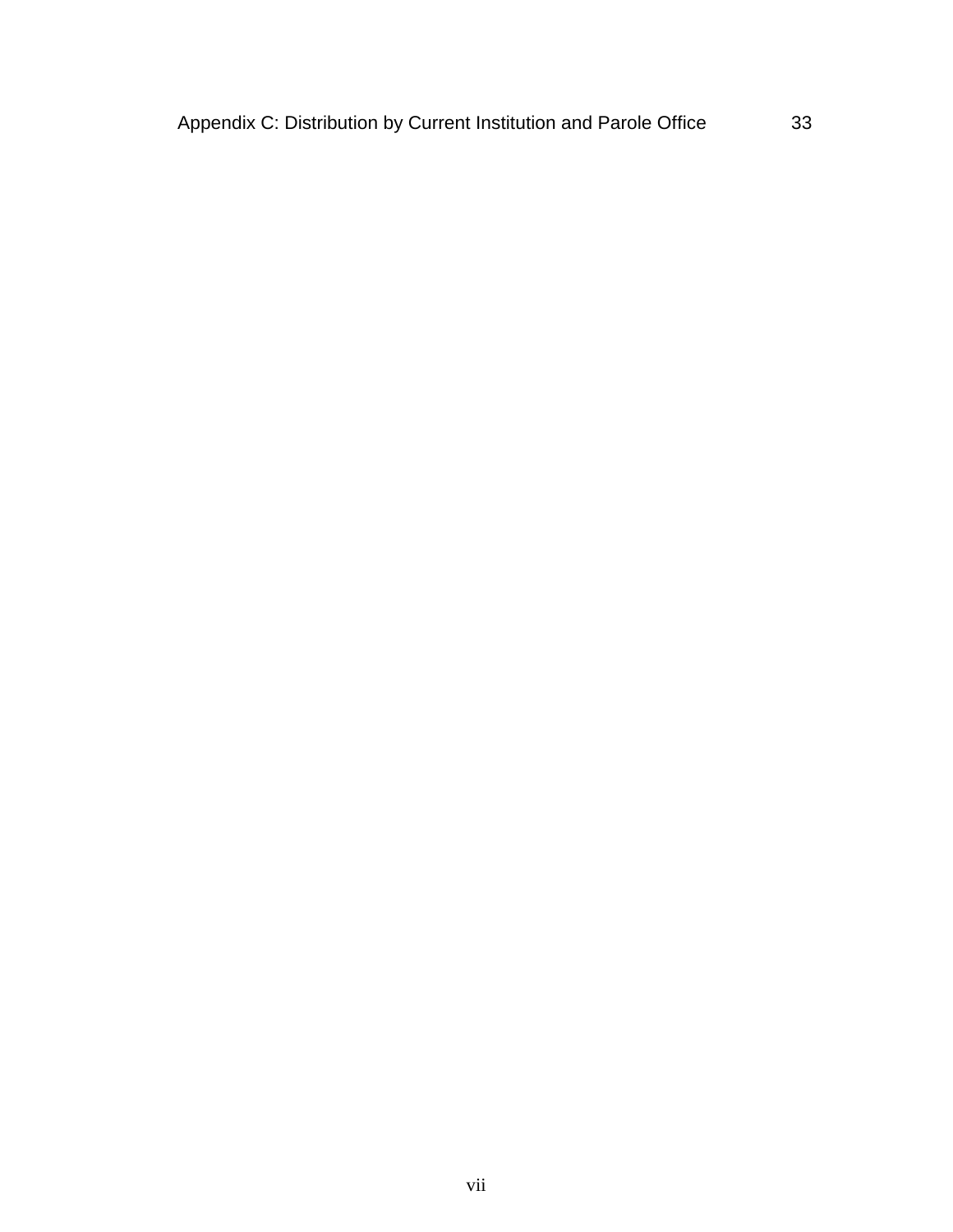## **I. Introduction**

The Working Group on Sex Offender Treatment Review (Solicitor General Canada, 1990) and the Correctional Service of Canada's (CSC) Task Force on Mental Health (CSC, 1991) both recommended further research on sex offenders for the purpose of developing and evaluating special treatment programs. Since these reviews had underscored the fact that a more coordinated programming and service strategy was needed, it was strongly recommended, as a first step, that a census identification of sex offenders under the federal jurisdiction of CSC be pursued.

At the time of the above mentioned reviews, statistical information on key characteristics of sex offenders (i.e., nature of the offence), circumstances surrounding the offence(s) (i.e., degree of victim injury, involvement of alcohol/drugs) and treatment history were not available through CSC's existing automated Offender Information Systems (Gordon & Porporino, 1991). Therefore, a national census of sex offenders was conducted in order to accurately identify the number, types and characteristics of federally sentenced sex offenders - both in institutions and under community supervision.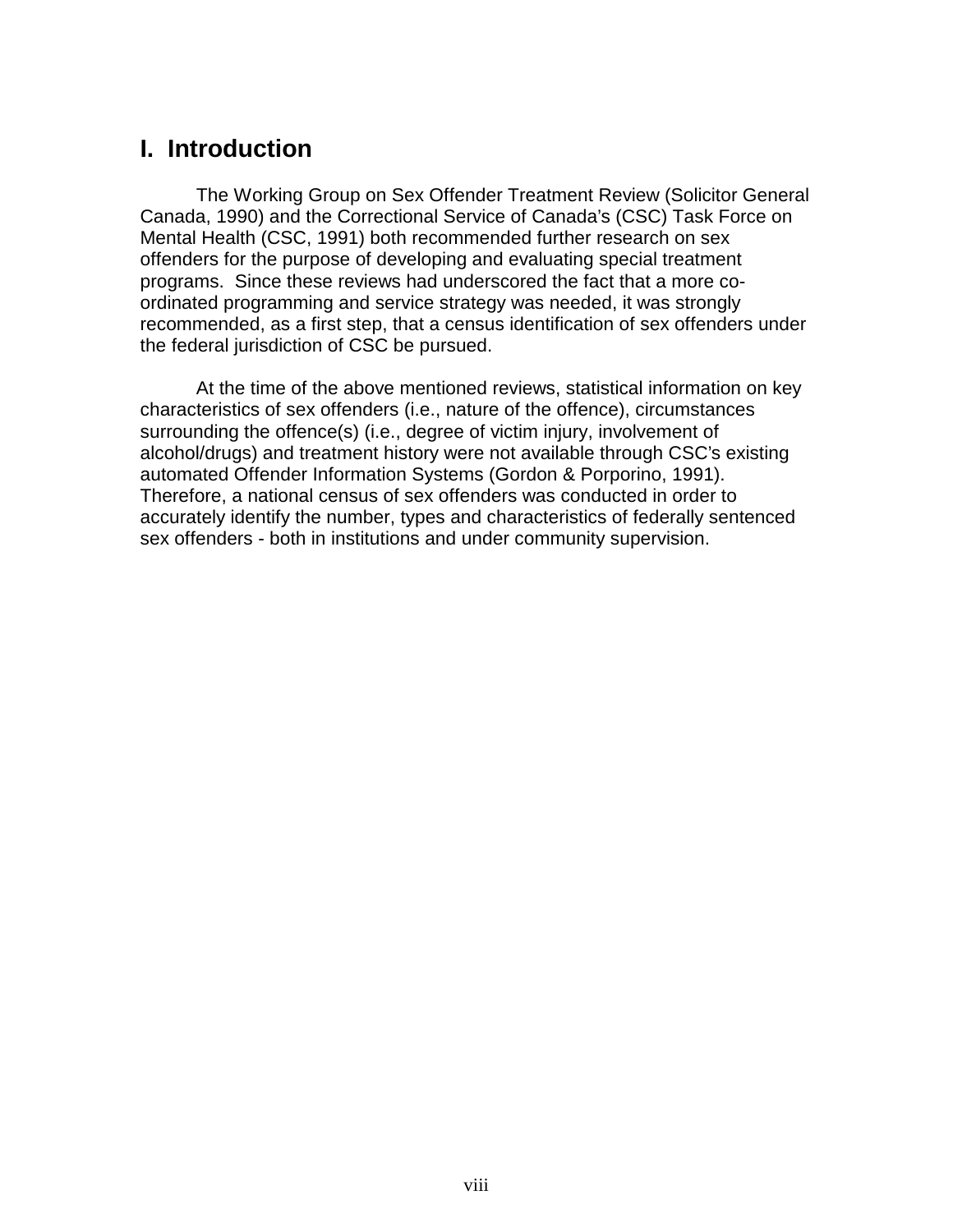### **II. Description of the Survey Instrument**

The national survey of sex offenders under federal supervision initially began in 1990 with the design and development of a 'Sex Offender Census Checklist' (see Appendix A) and a set of instructions for completing the survey instrument (see Appendix B). Both the 'Census Checklist' and instructions for completing the instrument were made available in both english and french.

The 'Census Checklist' was divided into four main sections. First, "identifying information" gathered relevant data with respect to personal demographics (i.e., age) and correctional process (i.e., date of admission on this sentence, parole eligibility dates, present location and status).

Second, "sex offender status" identified all the possible ways an individual on a case management caseload could be a sex offender. For example, the following criteria were to be applied - if the offender: 1) is currently serving a sentence for a sexual offence; 2) has been convicted in the past for one or more sexual offenses; 3) committed a sexually-related offence, but is not currently serving a sentence for a sexual offence; and 4) committed a sexual offence in the past but were never convicted.

Third, the 'Census Checklist' gathered case-specific information on details of the "current sex offence" (i.e., nature of the offence, number of victims, age and sex of victims, degree of injury, degree of force).

Finally, the 'Census Checklist' surveyed the "past history" of sexual offenses (i.e., patterns, seriousness) and treatment history (i.e., dates, type/nature, location, sponsors).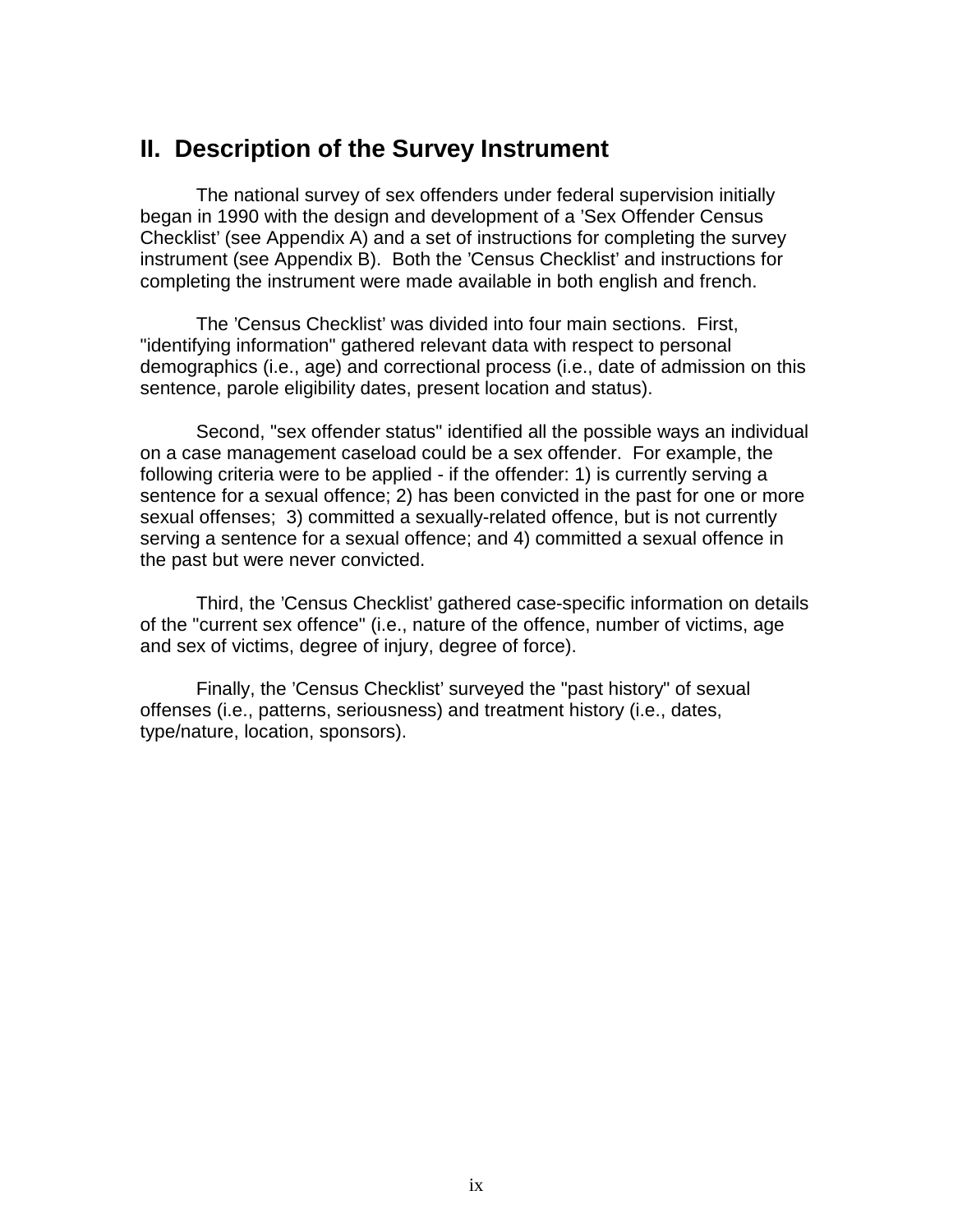## **III. Description of the Sex Offender Census**

The census identification of all sex offenders under federal jurisdiction was conducted with the assistance of CSC staff from national headquarters, regional headquarters (Atlantic, Quebec, Ontario, Prairie, Pacific) and the operational units (i.e., penitentiaries and parole offices) spread across the country.

The 'Census Checklist' was administered by case management staff during the month of March 1991. Instructions were given to all case management staff to identify all sex offenders on current caseloads - both in institutions and in the community. Regional contact persons served to collect the completed 'Census Checklists' and then forward them to research staff at National Headquarters to be entered into a sex offender database.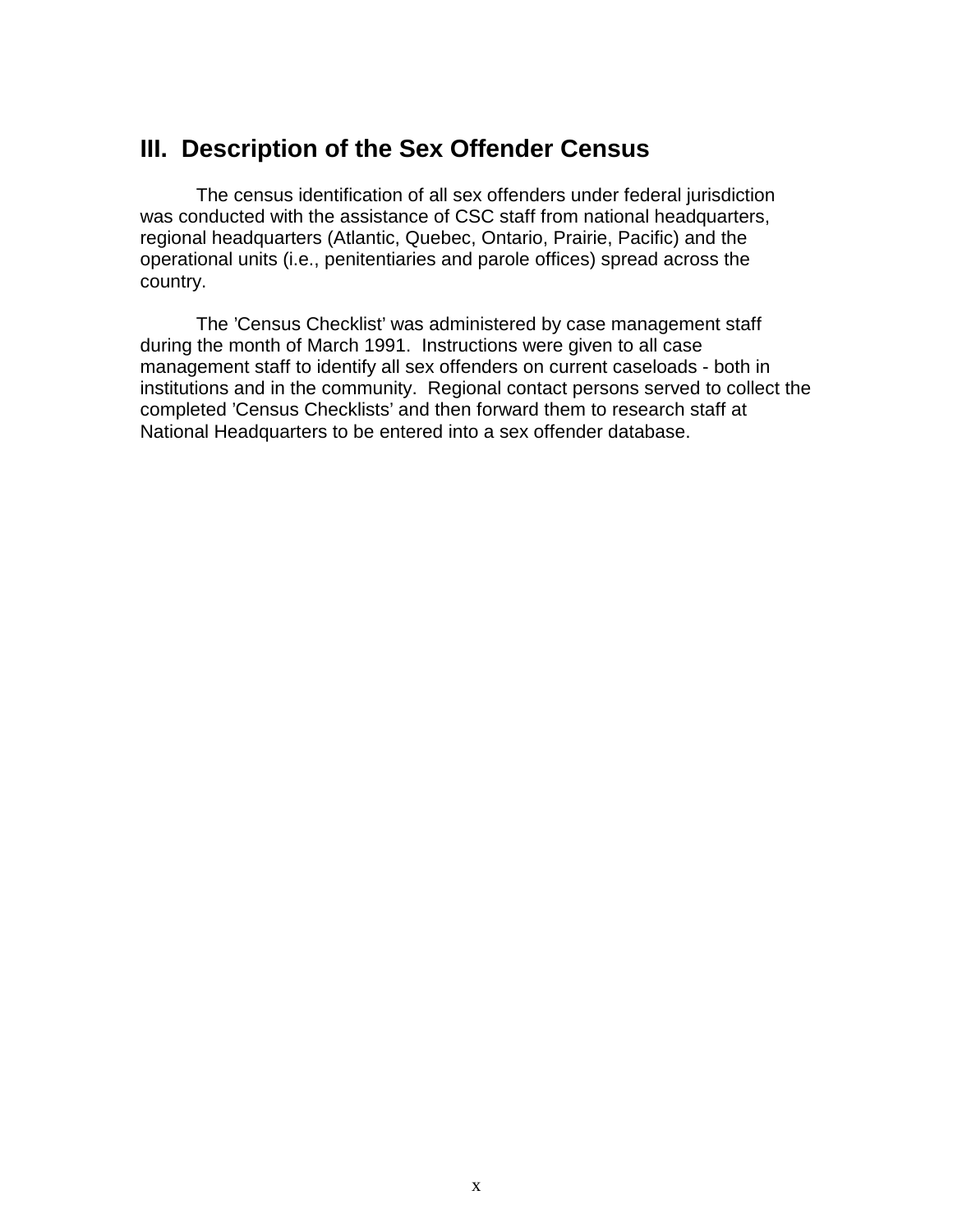# **IV. Findings**

#### **A. Sex offender admission rates**

Over the past five years, there has been a 20.4% growth in the rate of admission of offenders whose major admitting offence (i.e., offence which received the longest sentence) was a sex offence. While for fiscal year 1986/87 there were 545 offenders whose major admitting offence was a sex offence (8.9% of a total 6,136 admissions), by 1990/91 this figure had risen by 147 cases to 692 (10.7% of a total of 6,475 admissions).

#### **Table 1.**

**Percent of New Admissions for Sex Offenses (1986/87 - 1990/91)**

| <b>Fiscal Year</b> | <b>Total Annual</b> | <b>Sex Offender</b> | <b>Percent</b>       |
|--------------------|---------------------|---------------------|----------------------|
|                    | <b>Admissions</b>   | <b>Admissions</b>   | <b>Sex Offenders</b> |
| 1986/87            | 6,136               | 545                 | 8.9                  |
| 1987/88            | 6,315               | 570                 | 9.0                  |
| 1988/89            | 6,281               | 707                 | 11.3                 |
| 1989/90            | 6,598               | 669                 | 10.1                 |
| 1990/91            | 6,475               | 692                 | 10.7                 |

### **B. Distribution of Sex Offenders**

The national sex offender census yielded information on a total of 3,066 sex offenders. Overall, the results of the census showed that sex offenders made up 14.9% of the CSC's total offender population. It was found that 18.9% of the incarcerated population and 9.9% of the conditional release population were sex offenders. As Table 2 shows, 2,162 sex offenders (70.5%) identified by the census were incarcerated and 904 sex offenders (29.5%) were under community supervision. Of note is the fact that in the Atlantic and Quebec regions there is a more equal distribution of sex offenders who are incarcerated versus under community supervision. A distribution of identified sex offenders by operational units is appended (see Appendix C).

| able |  |
|------|--|
|      |  |

**Relative Distribution of Sex Offenders by Location**

| Location           | <b>Atlantic</b> | <b>Quebec</b> | <b>Ontario</b>      | <b>Prairie</b> | <b>Pacific</b> | <b>TOTAL</b> |
|--------------------|-----------------|---------------|---------------------|----------------|----------------|--------------|
|                    | $\%$<br>n.      | $\%$<br>n.    | %                   | %<br>n.        | $\%$<br>n.     | $\%$<br>n.   |
| Incarcerate<br>l d | 175 57.0        | 344 55.4      | 615 79.6   620 77.1 |                | 408 72.7       | 2,162,70.5   |
| l Community        | 132 43.0        | 277 44.6      | 15820.4             | 184 22.9       | 153 27.3       | 904 29.5     |
| <b>Total</b>       | 307 10.0        |               | $621$ 20.3 773 25.2 | 804 26.2       | 561 18.3       | 3.066        |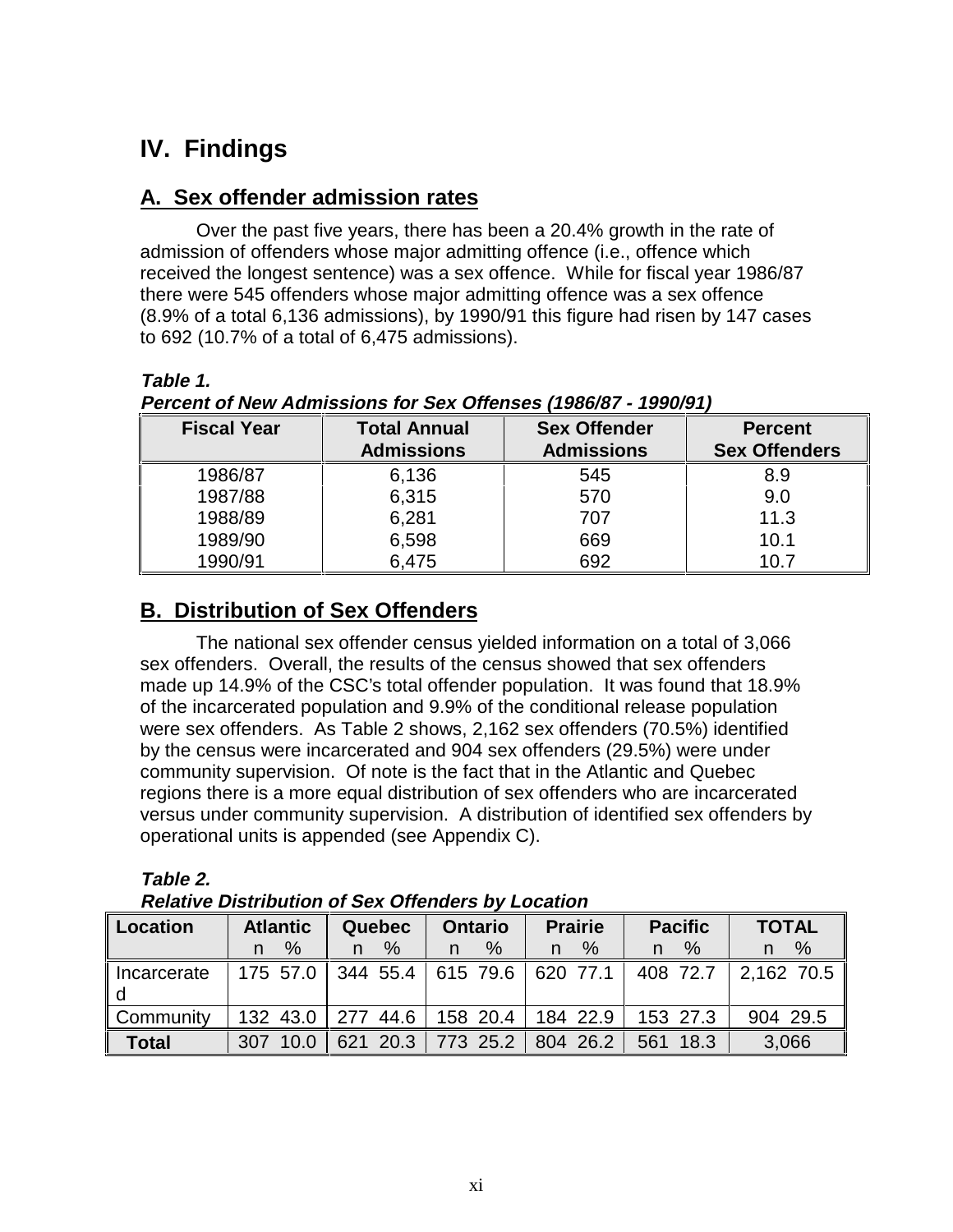Table 3 presents the regional distribution of incarcerated sex offenders by security level. Nearly half of the incarcerated sex offenders were in mediumsecurity institutions, and 6.4% were located in regional psychiatric or treatment centres.

| Regional Distribution of Incarcerated Sex Offenders by Security Lever |                 |                                 |             |                |                |  |
|-----------------------------------------------------------------------|-----------------|---------------------------------|-------------|----------------|----------------|--|
| <b>Security Level</b>                                                 | <b>Atlantic</b> | <b>Ontario</b><br><b>Quebec</b> |             | <b>Prairie</b> | <b>Pacific</b> |  |
|                                                                       | %<br>n          | %<br>n.                         | $\%$<br>n   | $\%$<br>n      | $\%$<br>n      |  |
| Minimum                                                               | 55 31.4         | 60 17.4                         | 38<br>6.2   | 51<br>8.2      | 4.4<br>18      |  |
| Medium                                                                | 31 17.7         | 204 59.3                        | 39.2<br>241 | 302<br>68.4    | 68.4<br>279    |  |
| Maximum                                                               | 76 43.0         | 67 19.5                         | 49.4<br>304 | 31.6<br>196    | 12.0<br>49     |  |
| RPC/RTC                                                               | N/A             | N/A                             | 31<br>5.0   | 45<br>7.3      | 62 15.2        |  |
| <b>High Maximum</b>                                                   | N/A             | 10 2.9                          | N/A         | 1.1<br>7       | N/A            |  |
| Provincial/CCC                                                        | 13 7.4          | 0.9<br>3                        | 0.2         | 3.1<br>19      | N/A            |  |
| <b>Total</b>                                                          | 8.1<br>175      | 344 15.9                        | 615 28.4    | 28.7<br>620    | 18.9<br>408    |  |

#### **Table 3.**

**Regional Distribution of Incarcerated Sex Offenders by Security Level**

Note: RPC = Regional Psychiatric Centre; RTC = Regional Treatment Centre; CCC = Community Correctional Centre; N/A = Not Applicable.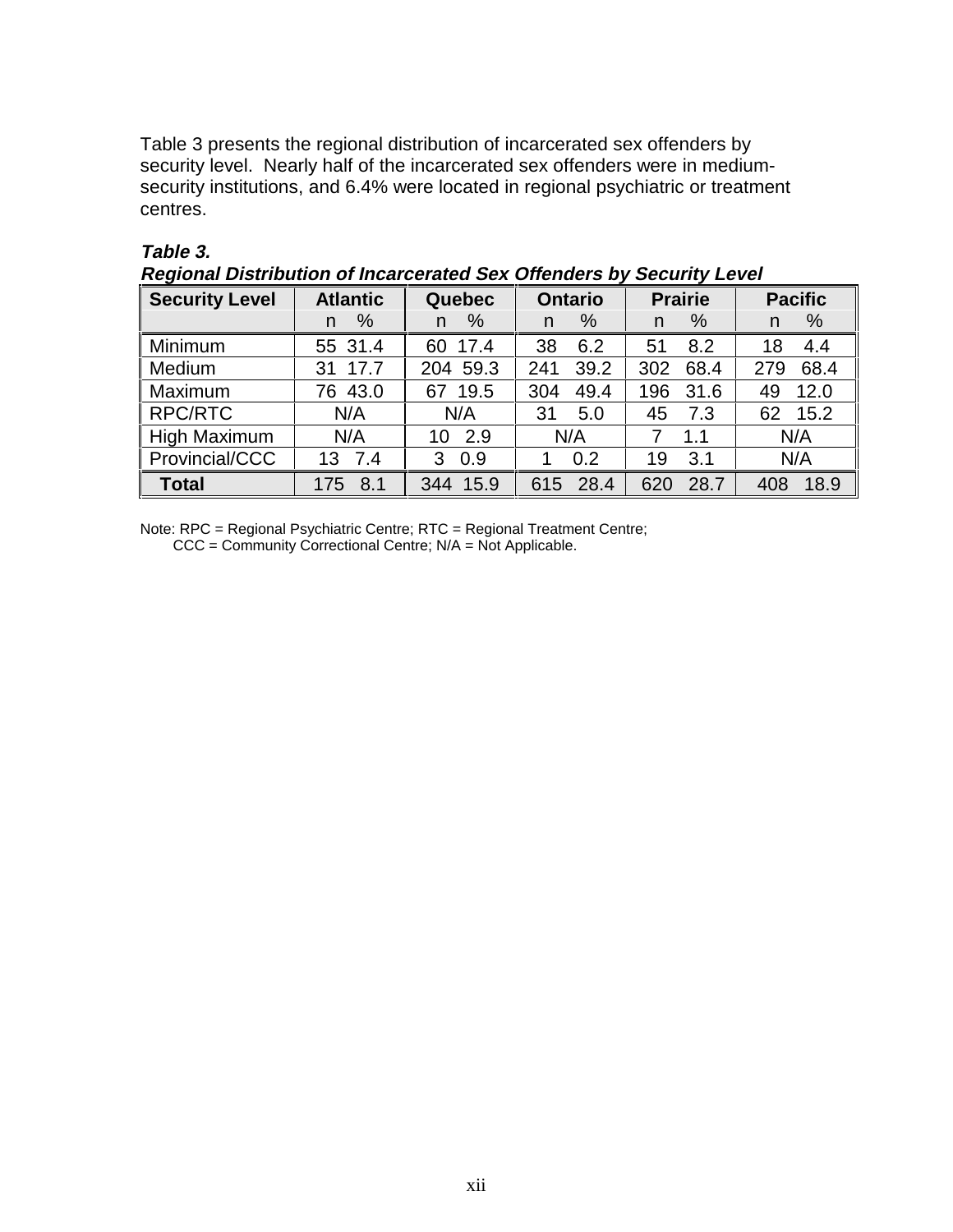In Table 4, we present the regional distribution of sex offenders according to their current release status. Of those sex offenders under community supervision, 18.9% were on day parole, 46.8% were on full parole and 34.3% were on mandatory supervision. In Ontario, as contrasted with other regions, a larger proportion of sex offenders are under mandatory supervision relative to those on day parole or full parole.

#### **Table 4.**

**Regional Distribution of Sex Offenders on Conditional Release by Current Status**

| <b>Release</b>     | <b>Atlantic</b> | <b>Quebec</b> | <b>Ontario</b> | <b>Prairie</b> | <b>Pacific</b>     | <b>TOTAL</b> |
|--------------------|-----------------|---------------|----------------|----------------|--------------------|--------------|
| <b>Status</b>      | %<br>n.         | $\%$<br>n     | $\%$<br>n      | $\%$<br>n      | $\frac{0}{6}$<br>n | %<br>n       |
| Day Parole         | 18 31.6         | 63 22.7       | 10.1<br>16.    | 35 19.0        | 39 25.5            | 171 18.9     |
| <b>Full Parole</b> | 82 62.1         | 134 48.3      | 60 38.0        | 87 47.3        | 60 39.2            | 423 46.8     |
| Mandatory          | 32 24.2         | 80 28.9       | 82 51.9        | 62 33.7        | 54 35.3            | 310 34.3     |
| Supervision        |                 |               |                |                |                    |              |
| <b>Total</b>       | 132 14.6        | 277 30.6      | 158<br>17.5    | 184 20.4       | 153 16.9           | 904          |

#### **C. Sexual Offence History and Treatment**

In order to explore the extent of sexual offending among the federal sex offender population, we categorized sex offenders identified in the census as to whether or not they were currently serving a sentence for a sexual offence and/or had been convicted in the past for one or more sexual offenses. An inspection of Table 5 reveals that the majority of federal sex offenders (65.7%) were serving their first sentence for a sexual offence. While 828 cases (27%) were currently serving a sentence and had been convicted in the past for sexual offenses, there were 187 cases (6.1%) who were not currently serving a sentence for sexual offending but had been convicted in the past. Interestingly, 38 cases (1.2%) were identified in the census as both currently not serving a sentence and never had been convicted of a sexual offence. These individuals represent those cases identified in the census who had committed a sexuallyrelated offence and were not currently serving a sentence for a sexual offence as well as those who had previously committed a sexual offence for which they were never convicted.

As expected, those cases identified in the census as currently serving a sentence and had been convicted in the past for sexual offending (i.e., the highest risk group) were more likely to have received or be in a sex offender treatment programme offered or sponsored by CSC. We also note in Table 5 that those cases who were identified as currently serving a sentence for a sexual offence but had not been convicted in the past for a sexual offence were the next most likely group to have received treatment or currently be participating in a sex offender treatment programme.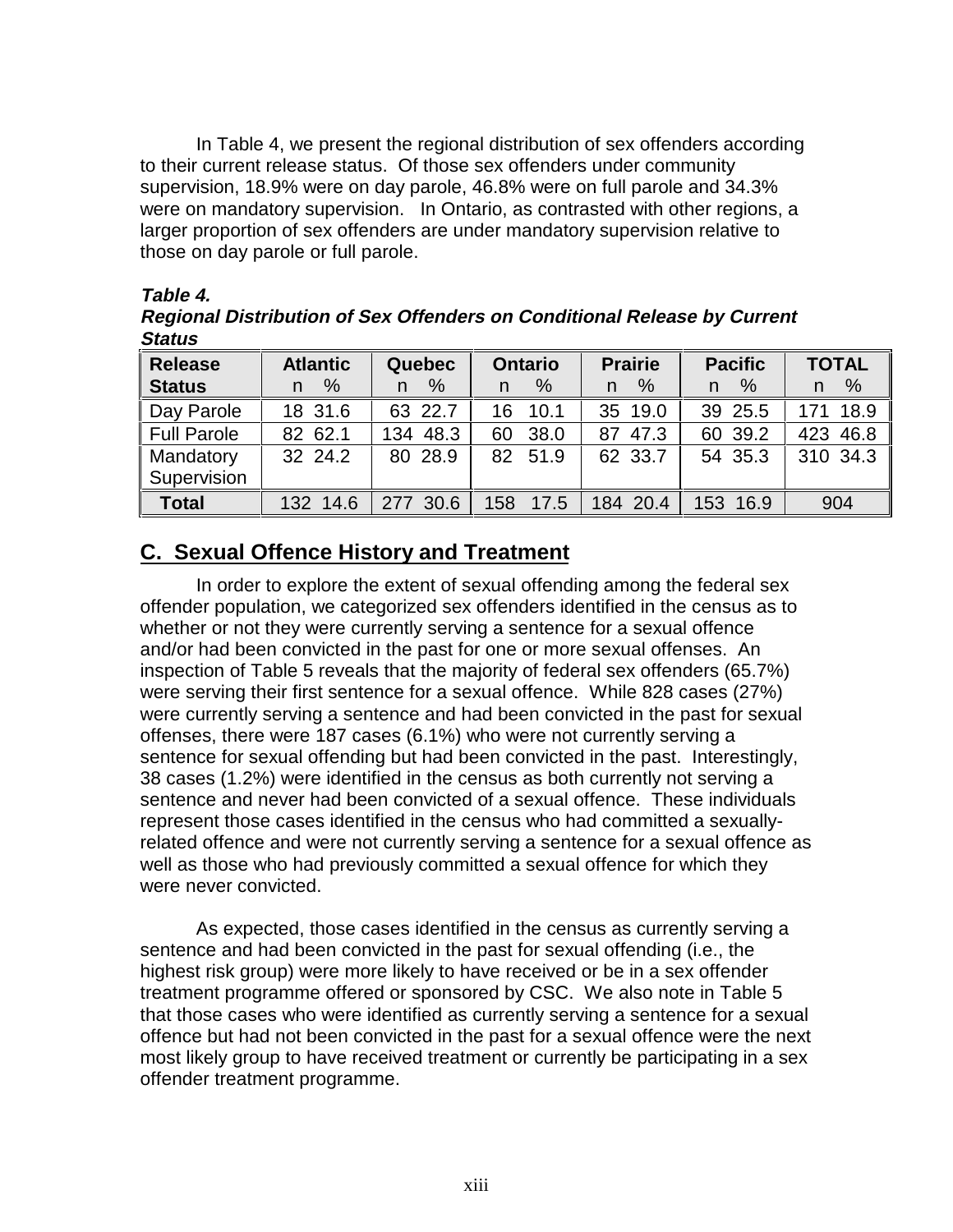| <b>CURRENT</b>        | <b>HISTORY OF</b>      |       |                   |
|-----------------------|------------------------|-------|-------------------|
| <b>SEXUAL OFFENCE</b> | <b>SEXUAL OFFENSES</b> |       | <b>TREATMENT*</b> |
| <b>YES</b>            | YES                    | 828   | 30.8%             |
| <b>YES</b>            | <b>NO</b>              | 2,013 | 25.0%             |
| <b>NO</b>             | <b>YES</b>             | 187   | 10.2%             |
| <b>NO</b>             | NΟ                     | 38    | 2.6%              |
| <b>TOTAL</b>          |                        | 3,066 | 25.4%             |

**Table 5. Distribution of Sex Offenders by Sexual Offence History and Treatment**

Note: \* Treatment programmes offered or sponsored by CSC.

#### **D. Selected Characteristics of Sex Offenders and Treatment**

Table 6 presents the percentage of cases identified in the census for selected characteristics (i.e., seriousness, number of victims, threat of force or serious injury, type of sexual offence) and the proportion of these sex offenders who had received or were in a sex offender treatment programme offered or sponsored by CSC. Overall, the results indicated that two out of three cases identified in the census had sexual offenses in which there was one victim and threat of force and/or serious injury had been used in the commission of the offence. It is noteworthy that approximately 30% of these sex offenders had received or were in a sex offender treatment programme offered or sponsored by CSC

In examining the type of offence(s) with respect to homogeneity of sexual offending, the census revealed that 6.2% of the cases were incest offenders, 21% were paedophiles, 40.4% were for convicted for sexual assault only, and for other offenses (i.e., exhibitionism) the percentage was 3.1%. On the other hand, 27.9% were identified as sex offenders with mixed offenses (i.e., incest and sexual assault, etc.). At the time of the census, we note that there was relatively little differentiation to be found among the sex offender population with respect to the proportion of cases who had received or were participating in a sex offender treatment programme offered or sponsored by CSC.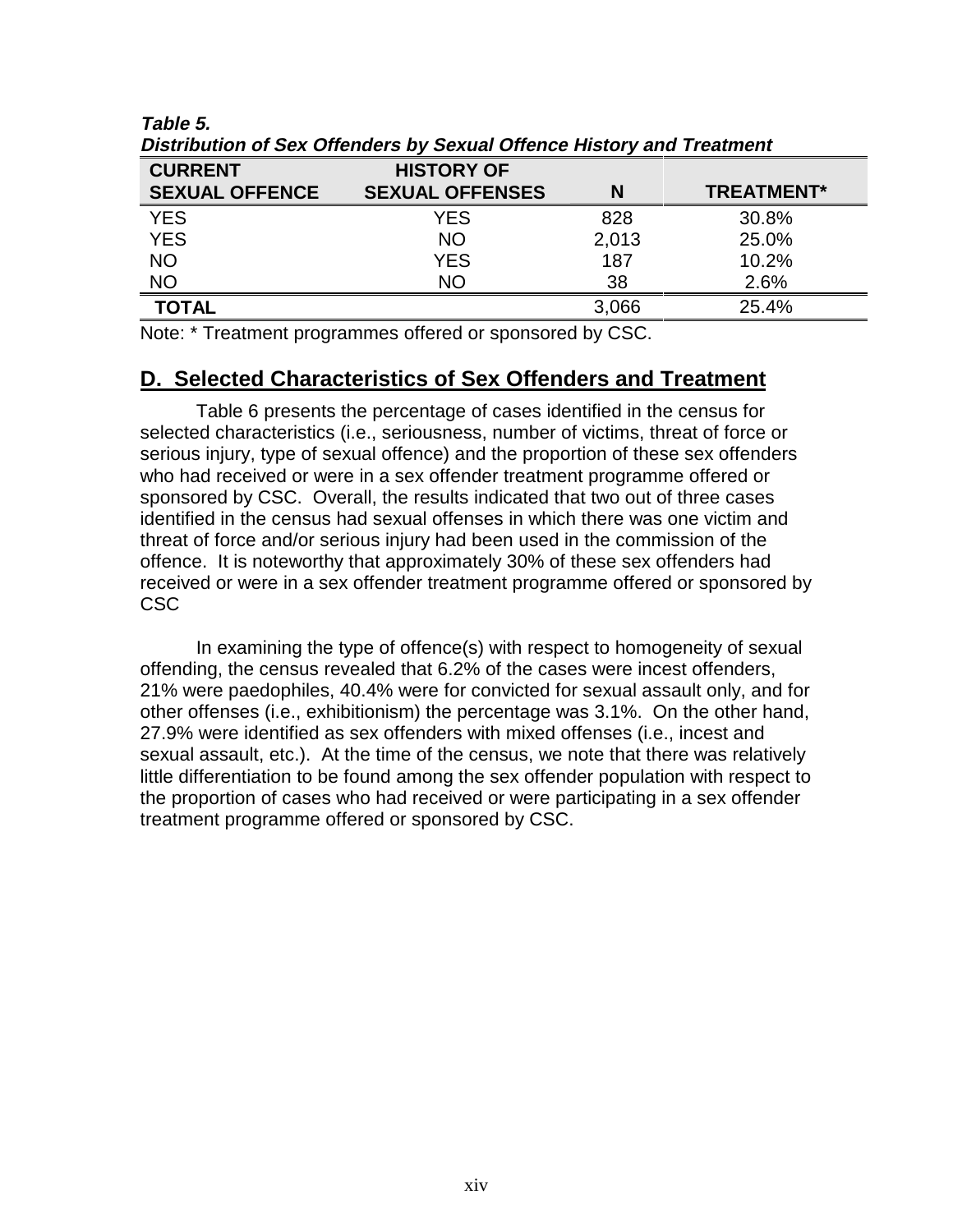**Table 6.**

**Distribution of Sex offenders by Selected Characteristics and Treatment CHARACTERISTICS CASES IDENTIFIED TREATMENT IN PROGRESS OR COMPLETED** Increasing seriousness (violence) and rate of offenses over time: 42.0% 30.6% Two or more victims: 33.7% 31.4% Threat of force and/or serious injury: 68.4% 26.9% Type of Sexual Offence: Incest Paedophilia Sexual Assault Mixed **Other**  Not known 6.2% 21.0% 40.4% 27.9% 3.1% 1.5% 31.6% 27.1% 24.3% 25.8% 18.1% 13.0%

#### **E. Sex Offender Treatment and Parole Eligibility**

A regional distribution of those sex offenders identified in census as having received or were in a sex offender treatment programme offered or sponsored by CSC is presented in Table 7. While over 25% of the sex offenders had received or were receiving sex offender treatment, we note that this percentage does not include those cases who were in treatment and dropped out (5.1%), or those who had completed treatment or were in a sex offender program offered by other agencies (4.9% and 3.8%, respectively). It is noteworthy that the smallest proportion of sex offenders treated or in progress was in the Quebec Region.

| <b>Distribution of OCA Onchacts by Region and Heatment</b><br><b>REGION</b> | <b>TREATMENT IN PROGRESS</b> |  |  |
|-----------------------------------------------------------------------------|------------------------------|--|--|
|                                                                             | <b>OR COMPLETED</b>          |  |  |
| <b>ATLANTIC</b>                                                             | 35.2%                        |  |  |
| <b>QUEBEC</b>                                                               | 11.9%                        |  |  |
| <b>ONTARIO</b>                                                              | 33.5%                        |  |  |
| <b>PRAIRIES</b>                                                             | 21.6%                        |  |  |
| <b>PACIFIC</b>                                                              | 29.1%                        |  |  |
| <b>NATIONAL</b>                                                             | 25.4%                        |  |  |

**Table 7. Distribution of Sex Offenders by Region and Treatment**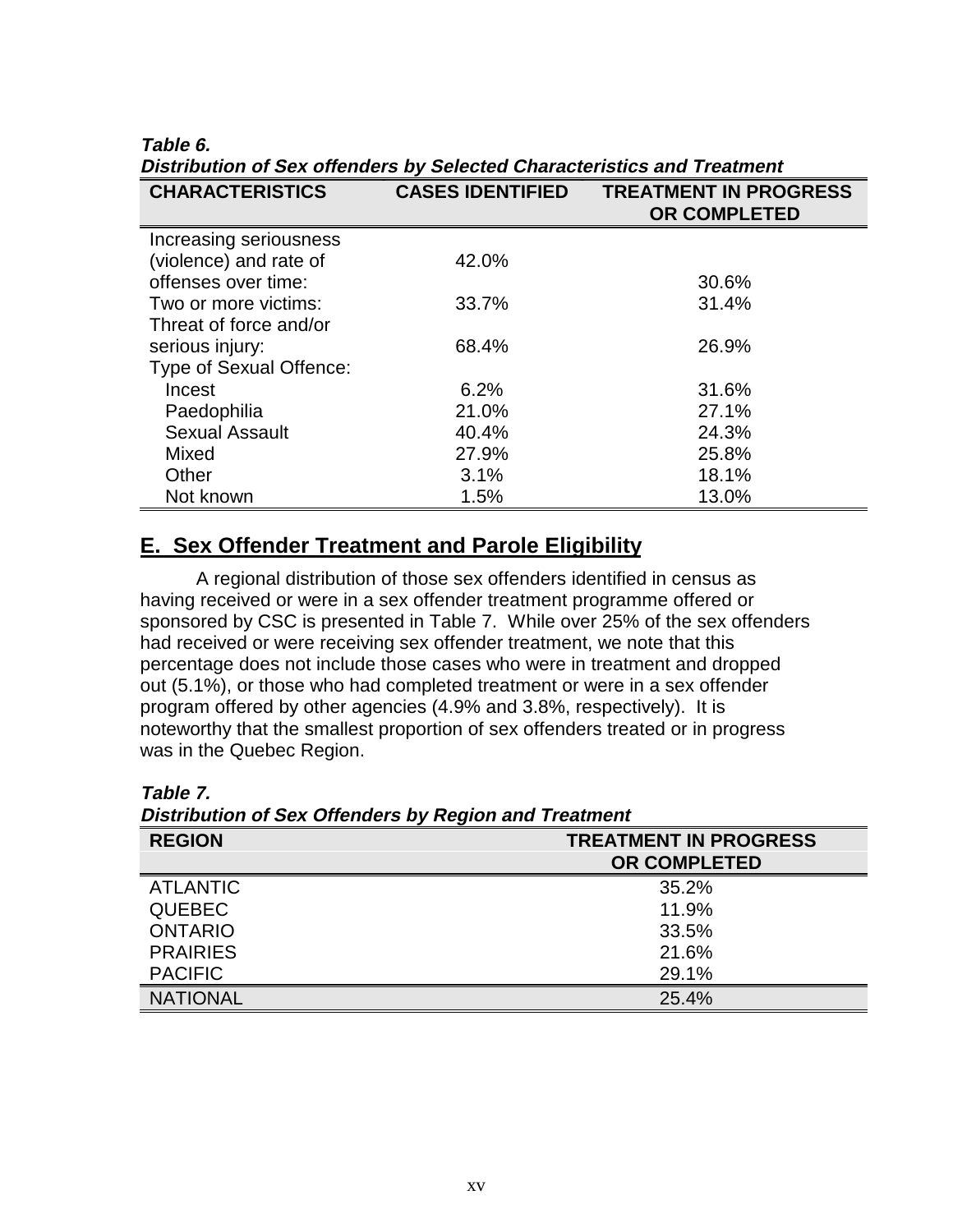The offender information available on the census checklist allowed for an examination of the proportion of sex offenders treated or in-progress by parole eligibility date. It should be noted, however, that since complete information on each offender was not captured on the checklists (i.e., parole eligibility date), it was decided to delete these cases (less than 1%) and conduct the analyses.

The distribution of sex offenders identified in the census past parole eligibility date as well as within six months, one year and two years of parole eligibility is presented in Table 8. While the majority of sex offenders identified in the census had past their parole eligibility date (68.6%), a note of caution is warranted. Sex offenders identified in the census as being past parole eligibility may form a rather unique group of high risk candidates for release into the community (i.e., degree of harm to victim(s), lengthy sentences, refused treatment, unsuitable for treatment, etc.). Therefore, it is not surprising to find that this group of offenders would accumulate in custody and before any definitive conclusions could be drawn further analyses are required. Nevertheless, nearly one out of four of those sex offenders identified as past their parole eligibility date had been treated or were in-progress. As expected, the pattern of results in Table 8 shows that sex offenders as a group were more likely to have been treated or in a treatment program as they approached parole eligibility.

#### **Table 8.**

| <b>Past Parole Eligibility</b><br><b>Date</b> | <b>Within Six</b><br><b>Months</b> | <b>Within 1</b><br>Year | <b>Within 2 Years</b><br>$(n = 558)$ |
|-----------------------------------------------|------------------------------------|-------------------------|--------------------------------------|
| $(n = 1.475)$                                 | $(n = 259)$                        | $(n = 432)$             |                                      |
| 23.5%                                         | 13.5%                              | 11.8%                   | 10.8%                                |

#### **Proportion of Sex Offenders Treated or In-progress by Parole Eligibility**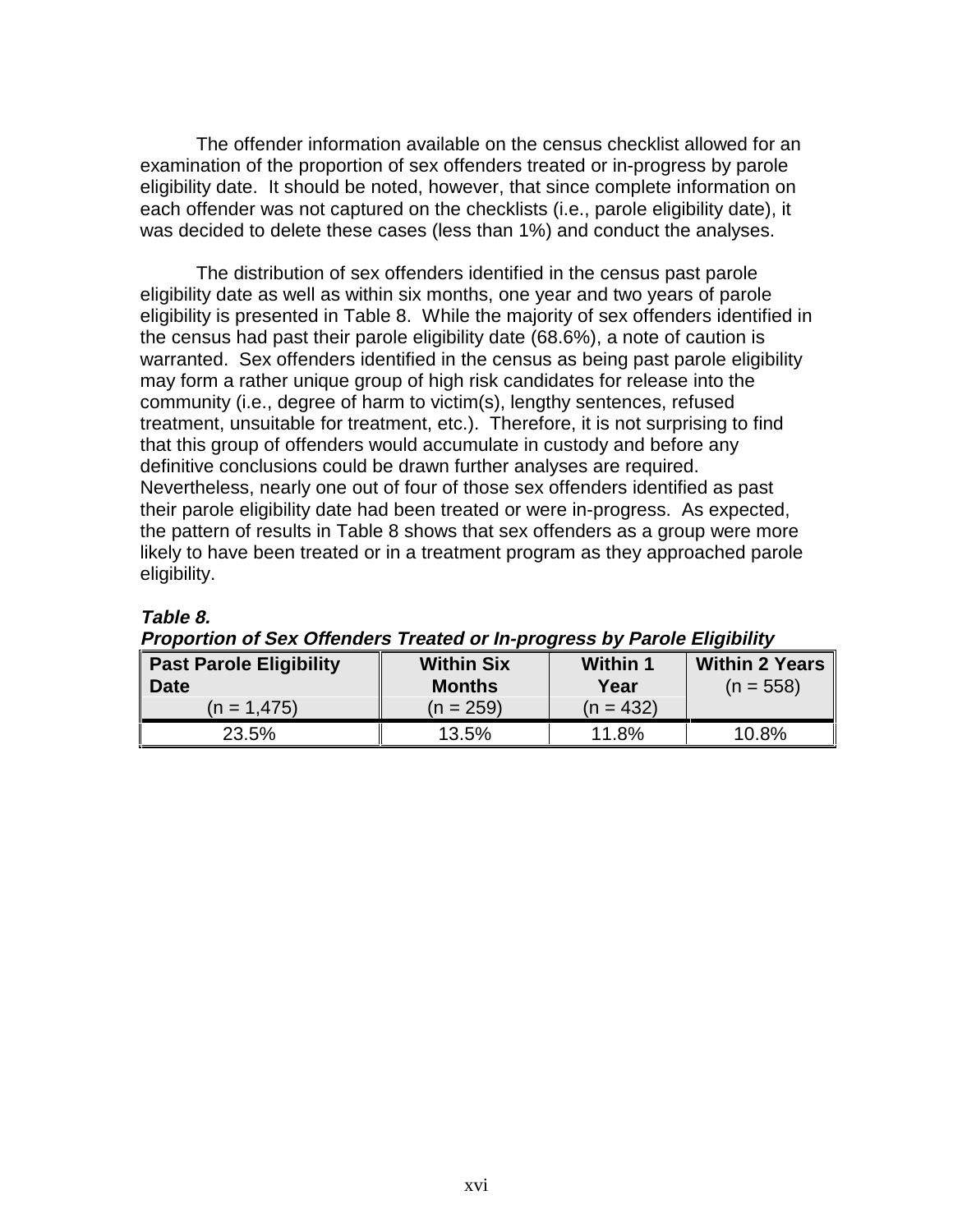## **V. Discussion**

The national sex offender census was conducted in order to provide statistical information on the growth and key characteristics of sex offenders [nature of the offence, circumstances surrounding their offence(s) (i.e., degree of victim injury, involvement of alcohol/drugs) and treatment history]. More specifically, the census was an attempt to accurately identify the number, types and characteristics of federally sentenced sex offenders - both in institutions and under community supervision.

Upon examination of CSC's offender information system, it was found that there had been steady growth (20.4%) in the rate of admission of offenders over the past five years whose major admitting offence was a sex offence. While in 1986/87 there were 545 admissions of sex offenders (8.9% of a total 6,136 admissions), by 1990/91, this figure had risen to 692 (10.7% of a total of 6,475 admissions). We note that these admission figures represent an understatement of actual sex offender admissions due to some limitations inherent in CSC's automated offender information system. For example, the aforementioned rates do not reflect those new admissions who had been involved in sexual offenses but did not receive the longest sentence for that offence, had been involved in sexual in the past or had committed sexually-related offenses. Nevertheless, the current trend for major admitting offence which are sexual being on the rise appears to substantiate the claim that a more co-ordinated programming and service strategy is needed.

Notwithstanding the finding that sex offenders made up 14.9% of the CSC's total offender population, it was also discovered that 18.9% of the incarcerated population and 9.9% of the conditional release population were sex offenders. There were, however, 70.5% of sex offenders incarcerated and 29.5% under community supervision. Albeit, that a substantial proportion of sex offenders were in custody, it was further found that nearly half of them were located in a total of five medium security institutions. It may be important to consider this tendency for sex offenders to accumulate in specific institutions when formulating a service strategy in federal corrections.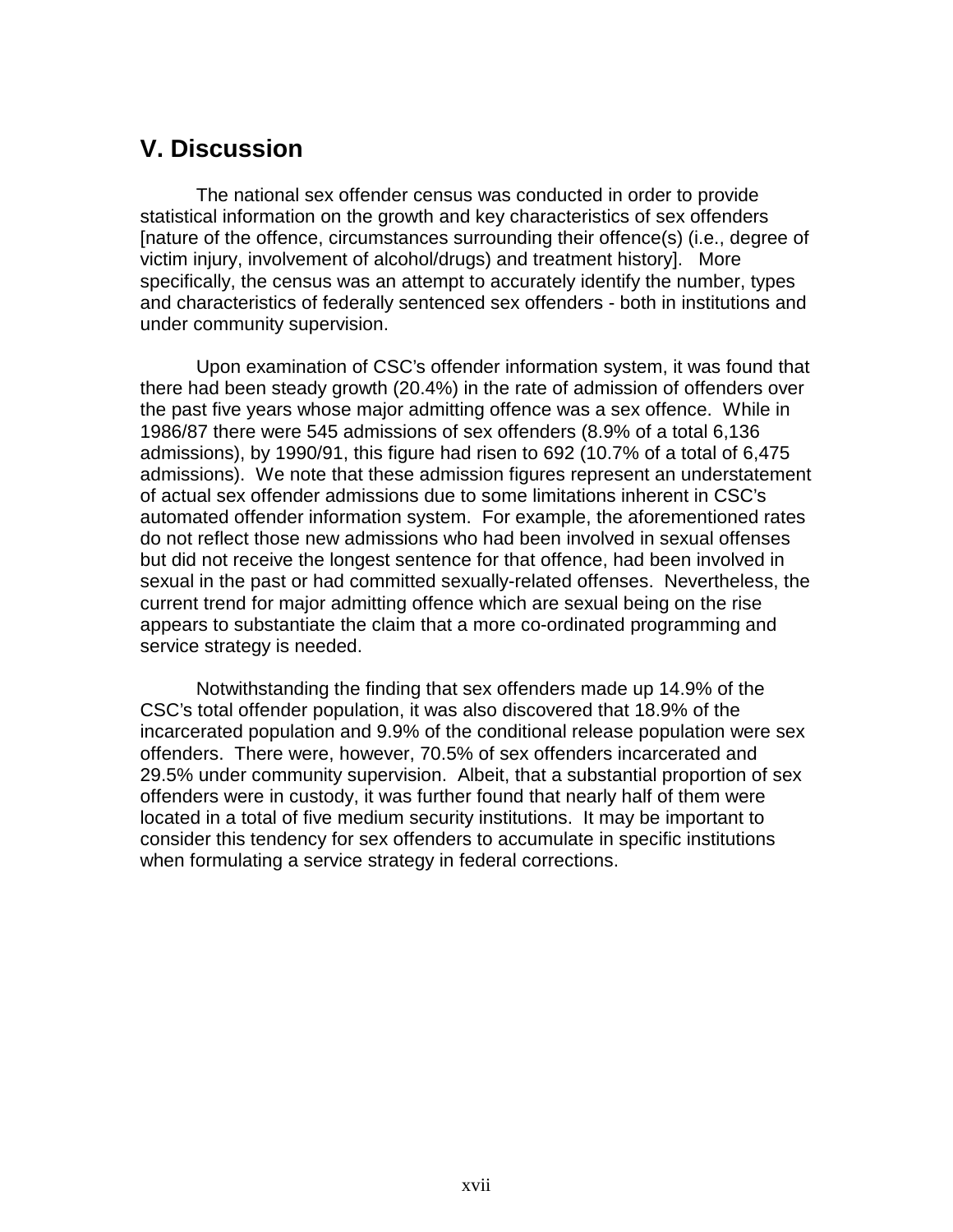In a similar fashion, some noteworthy differences were found in relation to the regional distribution of sex offenders across federal corrections. The 'Sex Offender Census' revealed that over fifty percent of sex offenders could be accounted for by two regions: Ontario (25.2%) and Prairie (26.2%). In addition, there was variation across the regions with respect to the proportion of sex offenders incarcerated versus under community supervision. Whereas a consistent pattern emerged of a higher proportion of sex offenders in institutions relative to under community supervision, this pattern was most evident for the following Ontario, Prairie, and Pacific regions, the Atlantic and Quebec regions were found to be more evenly distributed with respect to the location of sex offenders.

Of special interest in the census was the nature of sexual offending among the federal sex offender population. Descriptive analyses revealed that the even though the majority of federal sex offenders were serving their first sentence for a sexual offence, roughly a quarter were currently serving a sentence and had been convicted in the past for sexual offense. As expected, those cases identified in the census as currently serving a sentence and had been convicted in the past for sexual offending (i.e., the highest risk group) were more likely to have received or be in a sex offender treatment programme offered or sponsored by CSC. For the 2,013 sex offenders who had only a current sex offence, one out of four sex offenders had either completed or were in treatment.

Using the selected criteria for identifying sex offenders on caseload, the distributions of sex offenders were examined in relation to a variety of characteristics. Nearly a half of these sex offenders showed an increase in seriousness (violence) and rate of offenses over time, one out of three had two or more victims, and two out of three used threat of force and/or serious injury during their offence. In regards to type of sexual offence, the largest proportion of sexual offenders had committed sexual assault against an adult victim. At the time of the census, one out of four sex offenders had completed or were participating in a sex offender treatment programme offered or sponsored by CSC . More importantly, however, there was relatively little differentiation found among the various sex offender types in relation to the proportion of cases who had received or were participating in a sex offender treatment programme offered or sponsored by CSC.

Although two thirds of the incarcerated sex offenders identified in the census had past their parole eligibility date, it is suggested that these individuals may form a rather unique group of high risk candidates for release into the community (i.e., degree of harm to victim(s), lengthy sentences, refused treatment, unsuitable for treatment, etc.). Therefore, a note of caution is warranted and further analyses are required before any definitive conclusion could be drawn. Nevertheless, nearly one out of four of those sex offenders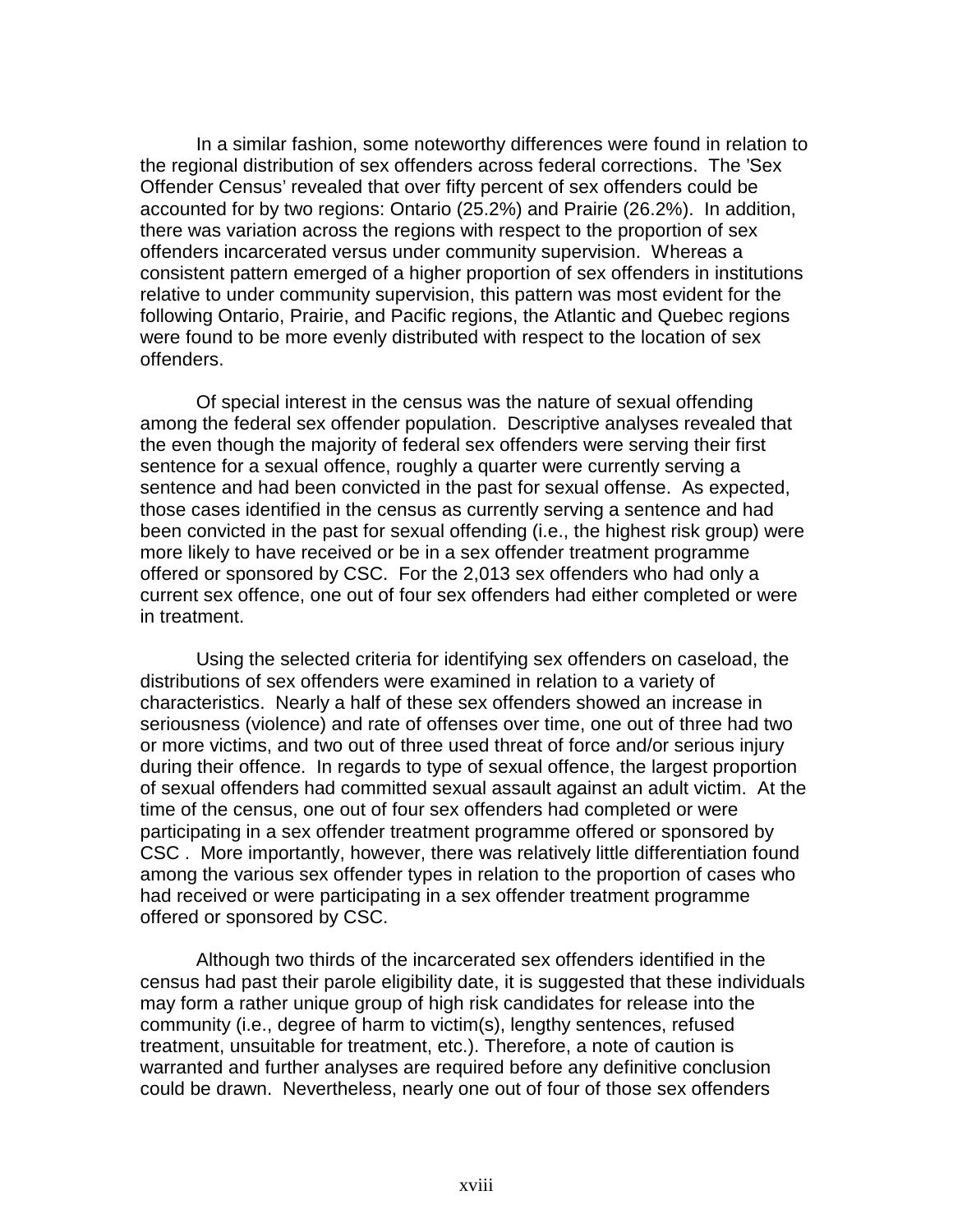identified as past their parole eligibility date had been treated or were inprogress. As expected, sex offenders as a group were more likely to have been treated or in a treatment program as they approached parole eligibility.

Data analysis for the 'Sex Offender Population Study' continues, and research will now focus on the development of typologies for differential treatment regimes. Most of the research results obtained to date are being used to help answer a variety of questions relating to the federal sex offender population in Canada and to current and planned programming for sex offenders.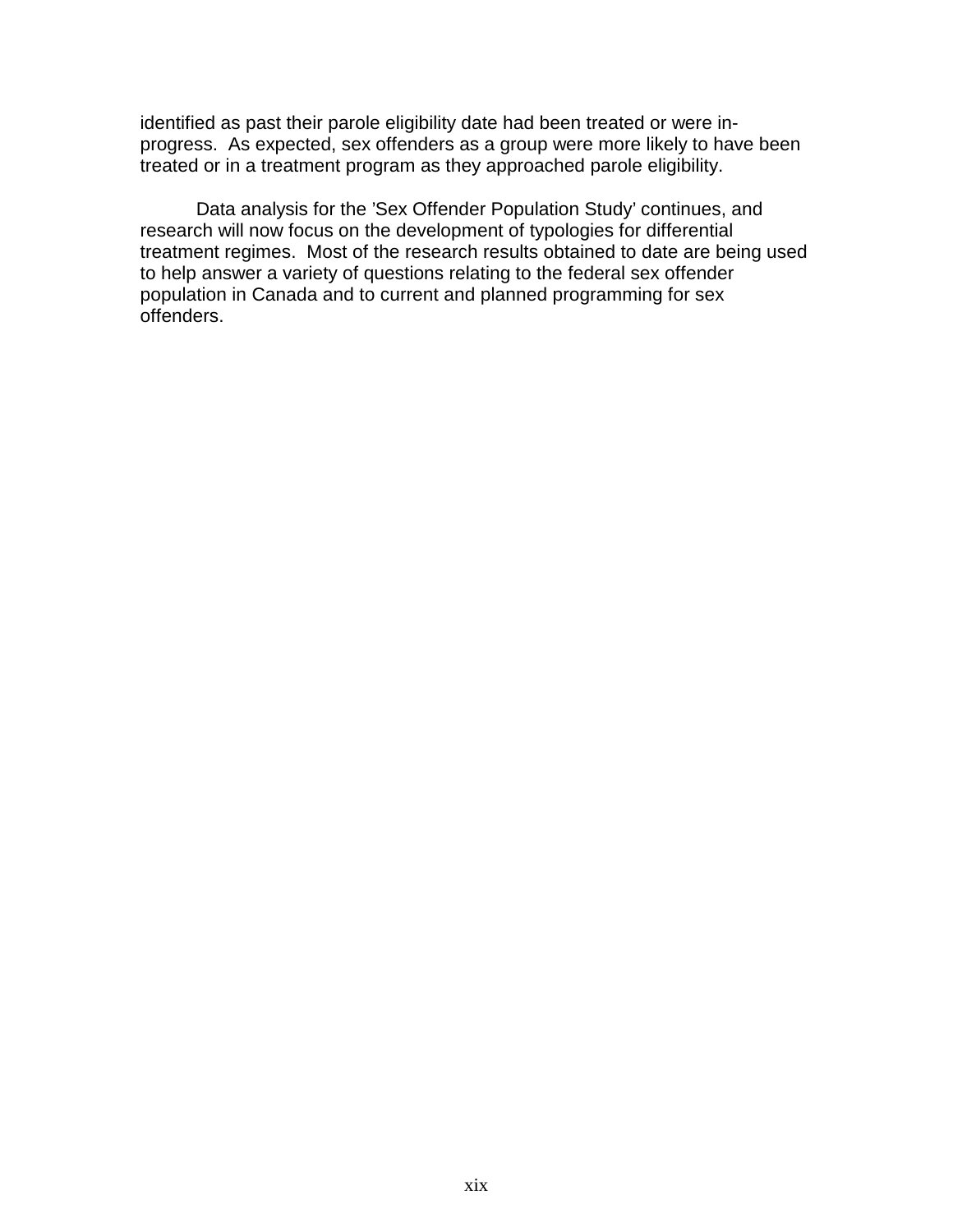## **References**

- CSC (1991). Report of the Task Force on Mental Health. Ottawa: Communications Branch
- Gordon, A. & Porporino, F. J. (1991). The management and treatment of incarcerated sexual offenders. Corrections Today, 53, 162-168.
- Solicitor General of Canada. (1990). The management and treatment of sex offenders. Report of the Working Group: Sex Offender Treatment Review. Ottawa: Minister of Supply and Services.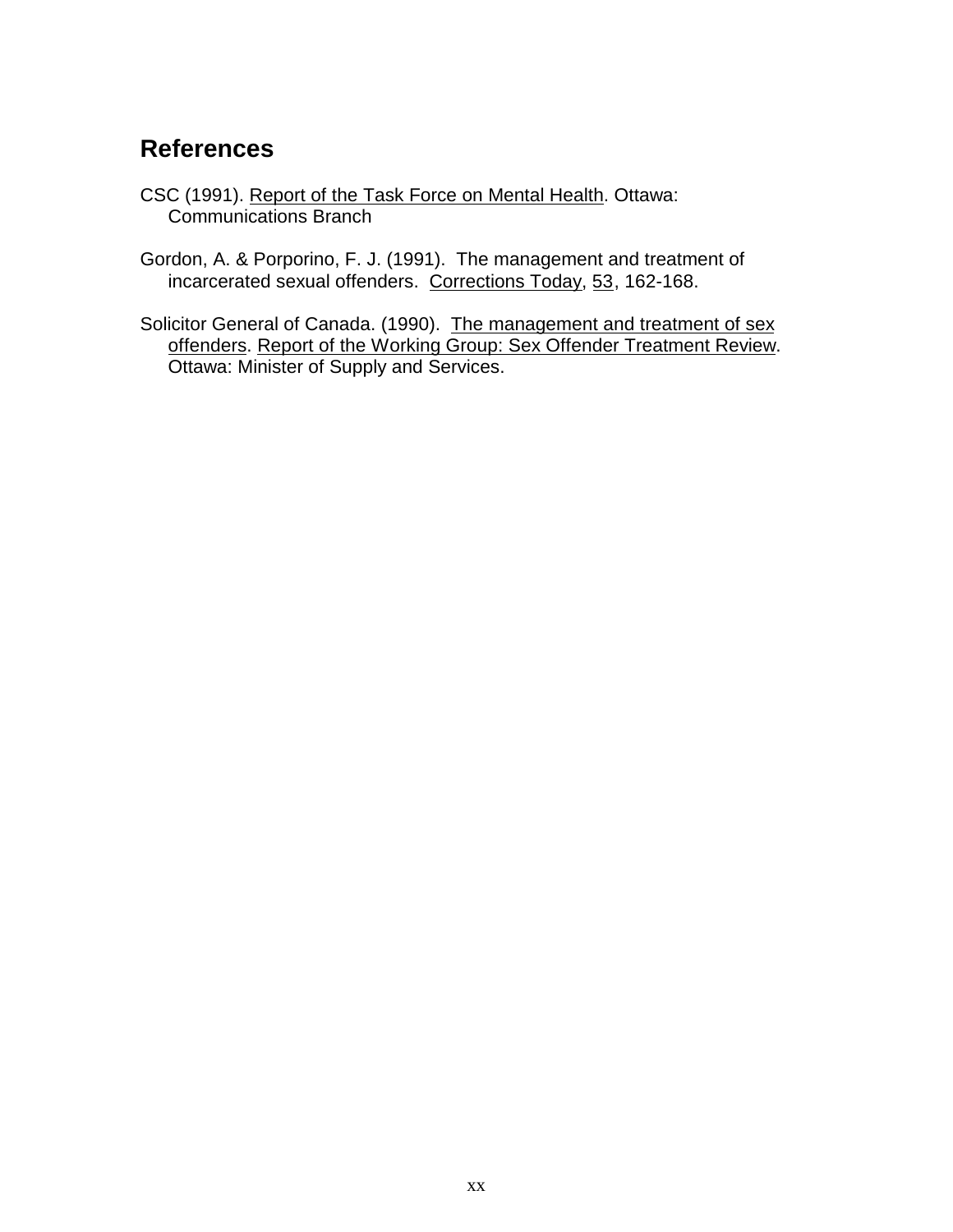# **Appendices**

## **Appendix A: Census on Sex Offenders: Checklist for Case Management Officers**

### **IDENTIFYING INFORMATION**

- 1. FPS Number:
- 2. Coding Date (yy/mm/dd):
- 3. Offender's Date of Birth (yy/mm/dd)
- 4. Date of admission on this sentence (yy/mm/dd):
- 5. Mandatory supervision date (yy/mm/dd):
- 6. Parole eligibility date  $(yy/mm / dd)$ :
- 7. Present location of offender:
	- 1. Institution: \_\_\_\_\_\_\_\_\_\_\_\_\_\_\_
	- 2. Parole Office:
- 8. Present status:
	- 1. Incarcerated
	- 2. Day parole
	- 3. Full parole
	- 4. Mandatory supervision

## **SEXUAL OFFENDER STATUS**

- 9. Indicate all of the ways in which this individual was identified as a sex offender. (Check all that apply) The offender:
- 1. is **currently** serving a sentence for a sexual offence.
- 2. has been convicted in the past for one or more sexual offenses:
	- Federal (\_\_ \_)
	- Provincial, including probation
- 3. committed a **sexually-related** offence, but is not currently serving a sentence for a sexual offence (see Guidelines).
- 4. has previously committed a sexual offence for which he was never convicted (see Guidelines).







|  | \—— ——    |  |
|--|-----------|--|
|  | \___ ____ |  |
|  |           |  |
|  | . _______ |  |
|  |           |  |

| ٠ | ۱      |
|---|--------|
| ۰ | i<br>- |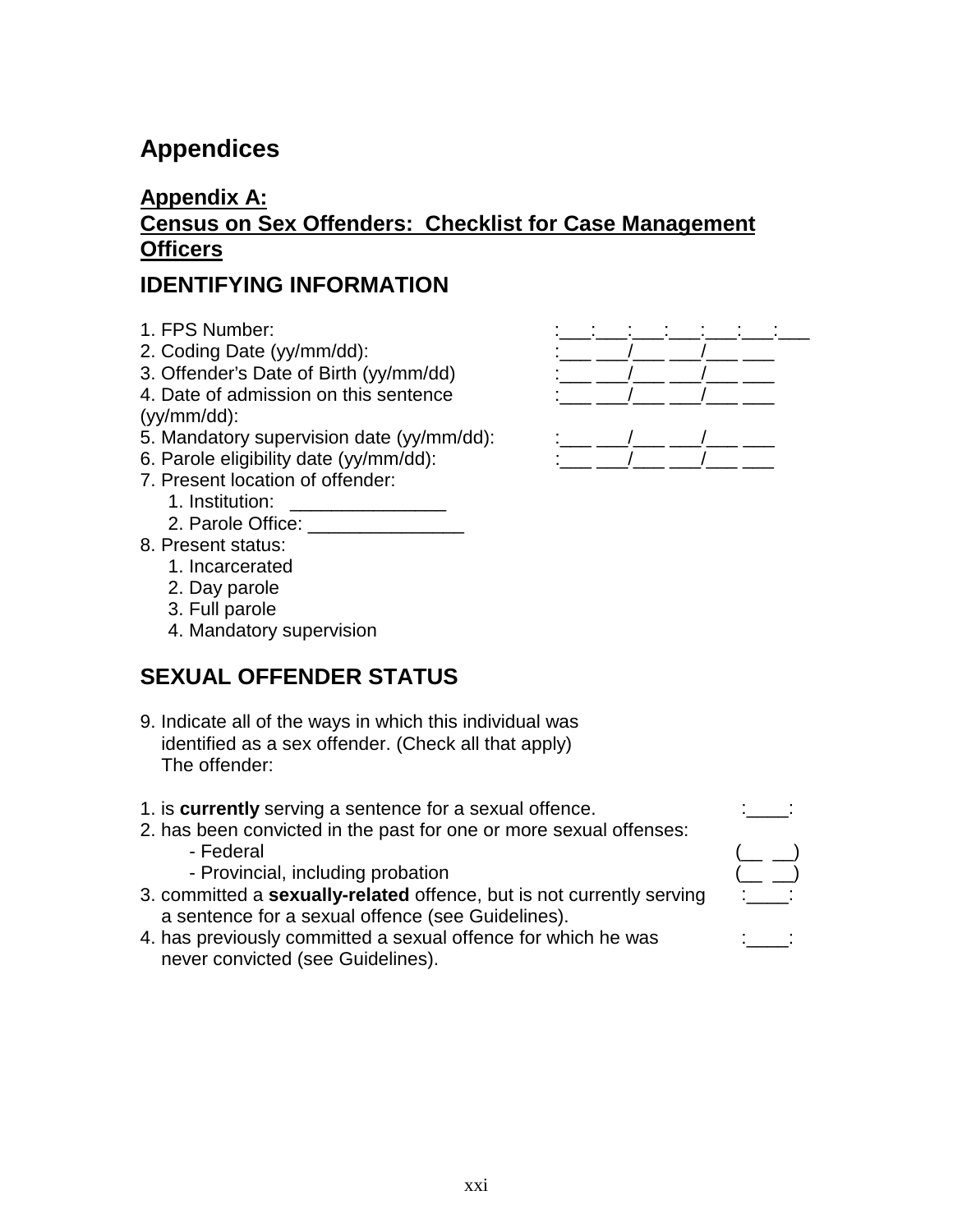## **CURRENT SEXUAL OFFENCE**

10. If the offender is currently serving a sentence for a sexual offence(s):

| a) Specify the nature of the offence(s): (Check all that apply)<br>1. Incest |               |
|------------------------------------------------------------------------------|---------------|
| 2. Paedophilia: male child under 16 yrs.                                     | $\frac{1}{2}$ |
| 3. Paedophilia: female child under 16 yrs                                    |               |
| 4. Paedophilia: male and female children under 16 yrs                        |               |
| 5. Sexual Assault: adult male or female 16 yrs. & over                       |               |
| 6. Other sexual offenses (e.g., exhibitionism)                               |               |
| 9. No information                                                            |               |
| b) How many were involved?                                                   |               |
| c) indicate $sex$ (M/F) and $age$ group of the victims:                      |               |
| (Check all that apply)                                                       | F             |
| 1. Children $(<$ 12 years)                                                   |               |
| 2. 12 to 17 years                                                            |               |
| 3. Adult (18 or over)                                                        |               |
| 11. Degree of victim injury from the current sexual offence(s)::___:         |               |
|                                                                              |               |

- 0. No injury
- 1. Slight injury; no weapon
- 2. Slight injury; weapon used
- 3. Treated in a clinic and released
- 4. Hospitalized for at least one night
- 5. Caused death; without post-death mutilation
- 6. Caused death; with post-death mutilation
- 9. Not known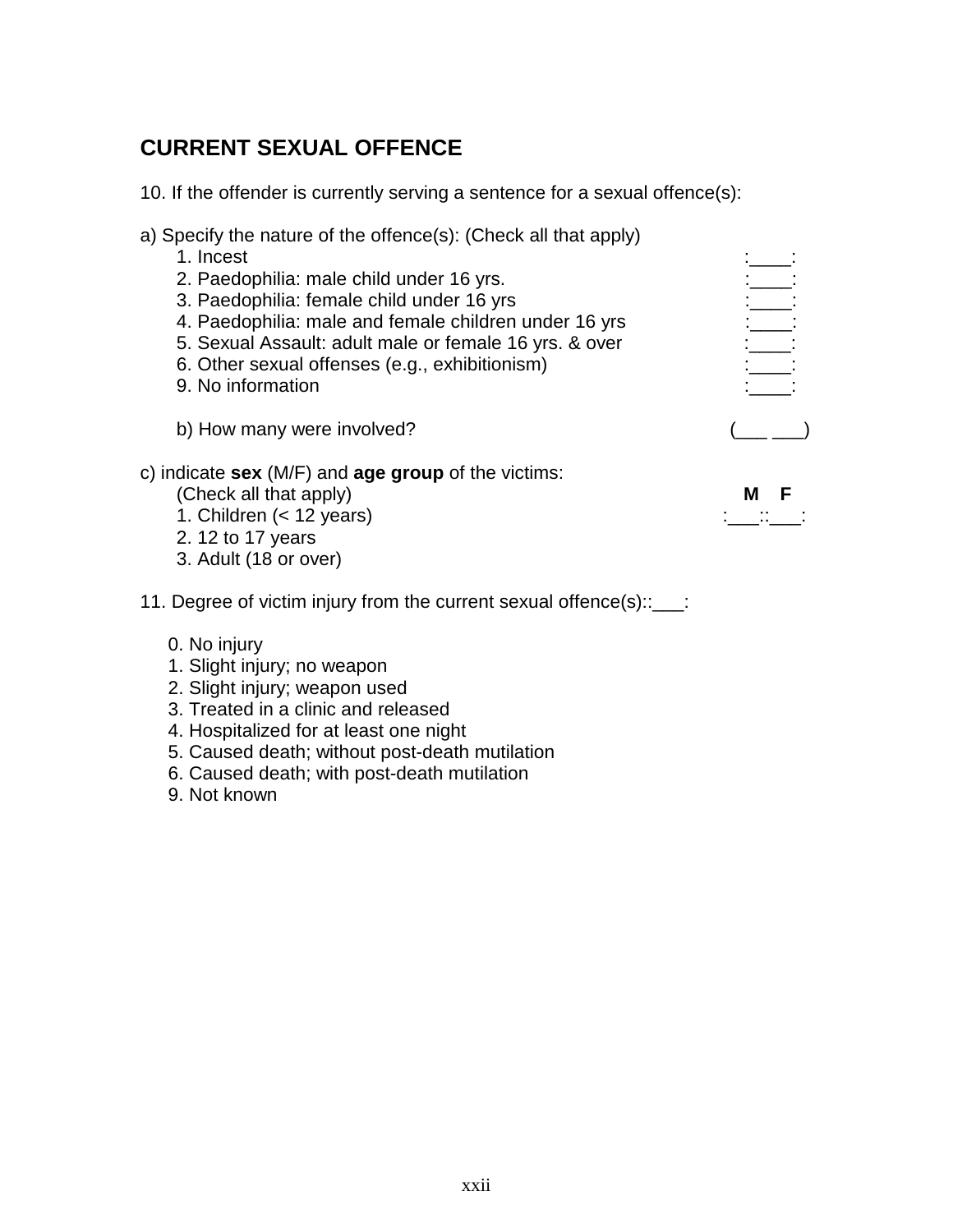12. Degree of force or coercion used to commit the current sexual offence(s): :\_\_\_:

- 0. No coercion
- 1. Threatened to use force; no weapon used
- 2. Threatened to use force; weapon used
- 3. Used physical aggression, minor assault (e.g., hit, slapped, struck, minor physical injury)
- 4. Brutal assault with serious physical injury (e.g., wounding, maiming, disfiguring, endangering victim's life)
- 5. Caused death; without post-death mutilation
- 6. Caused death; post-death mutilation
- 9. Not known

| 13. Were alcohol or drugs involved in any of the current sexual |  |
|-----------------------------------------------------------------|--|
| offence(s)?                                                     |  |

- 0. No
- 1. Yes
- 9. Not known

## **PAST HISTORY OF SEXUAL OFFENSES**

14. Were alcohol or drugs involved in any of the previous sexual offence(s)? :\_\_\_:

- 0. No
- 1. Yes
- 9. Not known

15. Is there a pattern of increasing seriousness (violence) and rate of sexual offenses over time? :  $\qquad$  :

- 0. No
- 1. Yes
- 9. Not known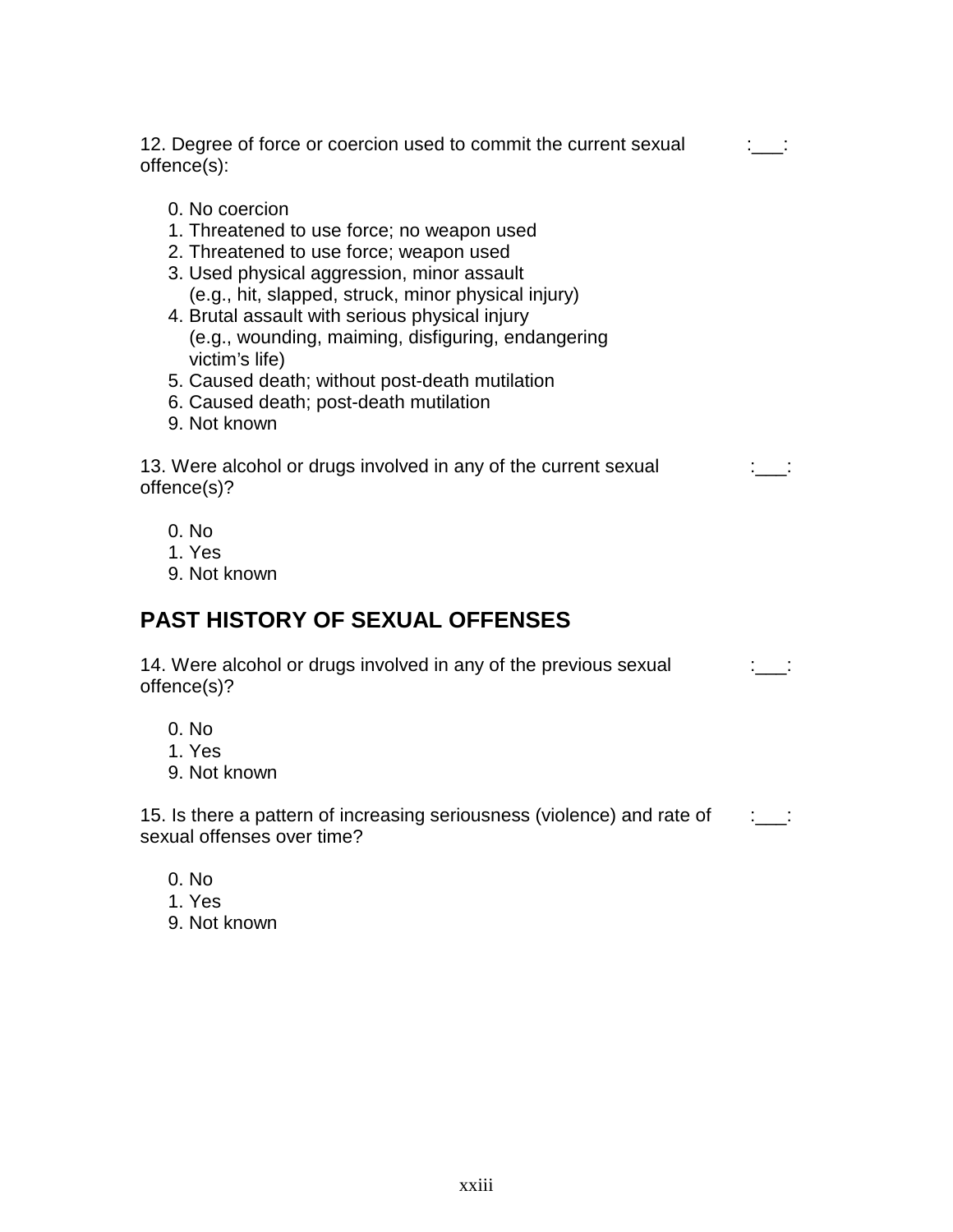| 16. a) Has the offender ever received any sex offender treatment<br>program offered or sponsored by CSC:                                                                                                                                                       |  |  |
|----------------------------------------------------------------------------------------------------------------------------------------------------------------------------------------------------------------------------------------------------------------|--|--|
| 0. No<br>1. Yes, completed<br>Date of completion:(yy/mm/dd):<br>$(go \t o \t part (b))$<br>2. Yes, but dropped out<br>Date of last attendance at program:<br>$(yy/mm / dd)$ (go to <b>part (b)</b><br>3. Yes, in progress now (go to part (b))<br>9. Not known |  |  |
| b) If yes, specify the type/nature of treatment<br>and the location (Institution or Community):                                                                                                                                                                |  |  |
| 17. a) Has the offender ever received any sex offender treatment<br>program offered or sponsored by any other organization or treatment<br>facility:                                                                                                           |  |  |
| 0. No<br>1. Yes, completed<br>Date of completion: (yy/mm/dd) (go to part                                                                                                                                                                                       |  |  |
| (b)<br>2. Yes, but dropped out<br>Date of last attendance at program:<br>$(yy/mm / dd)$ (go to <b>part (b)</b> )<br>3. Yes, in progress now (go to part (b))<br>9. Not known                                                                                   |  |  |
| b) If yes, specify the type/nature of treatment<br>and the location:                                                                                                                                                                                           |  |  |
| 18. Has the offender expressed interest for any sex offender                                                                                                                                                                                                   |  |  |

treatment program during the current sentence:

- 0. No
- 1. Yes
- 9. Not known

### **THANK YOU!**

Your cooperation is very much appreciated.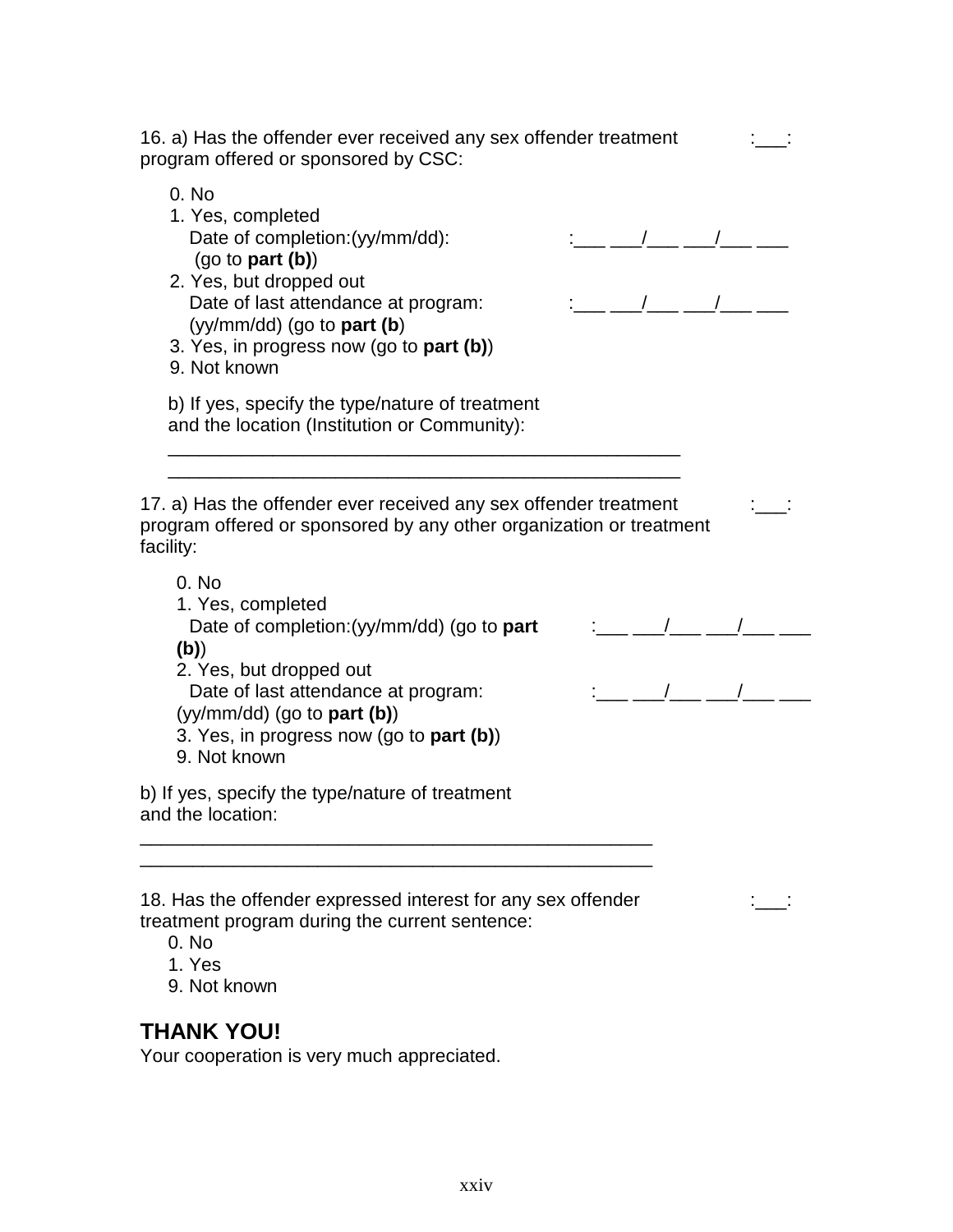## **Appendix B: Instructions for Completing the Sex Offender Census Checklist.**

### **Identifying Information**

- 1. FPS Number:
- 2. Coding Date: Date on which you are completing this checklist.
- 3. Offender's Date of Birth:
- 4. Date of Admission on this sentence: Date for offender's current admission.
- 5. 6.Enter the dates for these items.
- 7 .Present location of offender: Name of Institution or Parole Office.

#### 8.Present Status:

Code 1 ("Incarcerated"), if: offender is currently incarcerated. Code 2 ("Day Parole"), if: offender is currently on day parole. Code 3 ("Full Parole"), if: offender is currently on full parole. Code 4 ("Mandatory Supervision"), if: offender is currently under mandatory supervision.

#### **Sexual Offender Status**

9.Indicate all of the ways in which this individual was identified as a sex offender. (Check all that apply). The offender:

Check 1 ("is currently serving a sentence for a sexual offence"), if: he is currently serving a sentence for at least one sexual offence.

Check 2 ("has been convicted in the past for one or more sexual offenses: (Indicate no. of offenses))

- Federal, if: they were convicted for one or more sexual offenses and had served a federal sentence(s) prior to current sentence, indicate the number of sexual offenses for which they were convicted.
- Provincial, if: they were convicted for one or more sexual offenses and had served a provincial sentence(s), including a probationary sentence(s) prior to current sentence, indicate the number of sexual offenses for which they were convicted.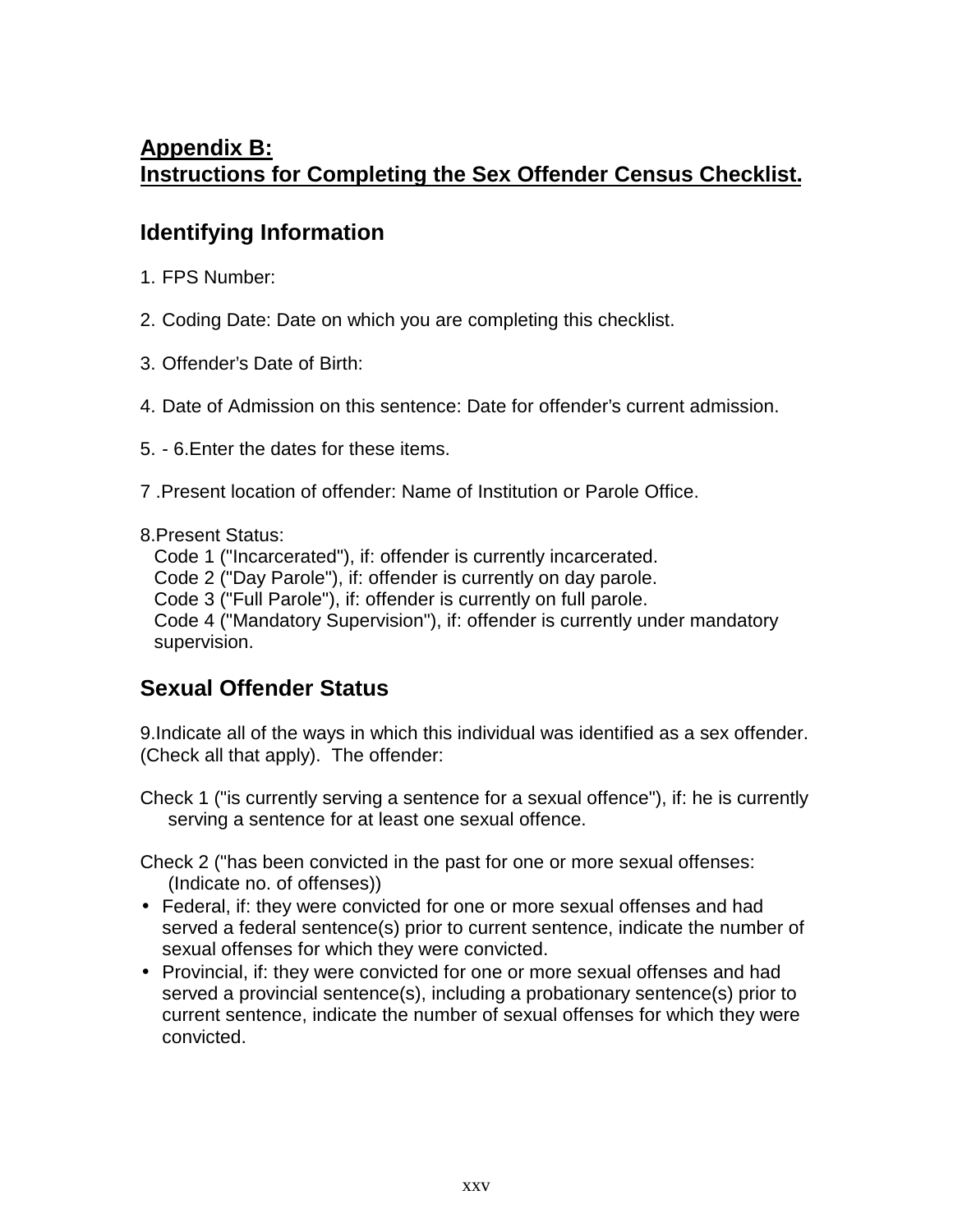- Check 3 ("committed a sexually-related offence, but is not currently serving a sentence for a sexual offence"), if: offender's current offence is sexuallyrelated, but has been convicted for a non-sexual offence, e.g. due to plea bargaining.
- Check 4 ("has previously committed a sexual offence for which he was never convicted"), if: offender committed a sexual offence in the past but was never convicted for it, e.g. victim never reported the sexual incident, but offender admitted to its commission in a psychology report.

#### **Current Sexual Offence**

- 10. If the offender is currently serving a sentence for a sexual offence(s): (Check all that apply)
	- a) Specify the nature of the offence(s): (Check all that apply)

Record all sexual offenses for which the offender was charged for the current sentence. More than one of the following may be applicable:

- Check 1 ("Incest"), if: offender had sexual intercourse with a victim who is related to offender by blood relationship; this includes half-brother and half-sister.
- Check 2 ("Paedophilia; male child"), if: victim was a male under 16 years old at time of incident.
- Check 3 ("Paedophilia; female child"), if: victim was a female under 16 years old at time of incident.
- Check 4 ("Paedophilia; male and female children"), if: victims includes both male and female under 16 years old at time of incident.
- Check 5 ("Sexual Assault; adult male or female"), if: victim was 16 years old or over at time of incident.
- Check 6 ("Other"), if any of the following is applicable: buggery, bestiality, parent or guardian procuring sexual activity, seduction, acts of gross indecency, indecent exhibition, nudity in a public place.
- b) Number of victims involved:

Record the total number of victims involved with all incidents related to the charge(s) under the current admission.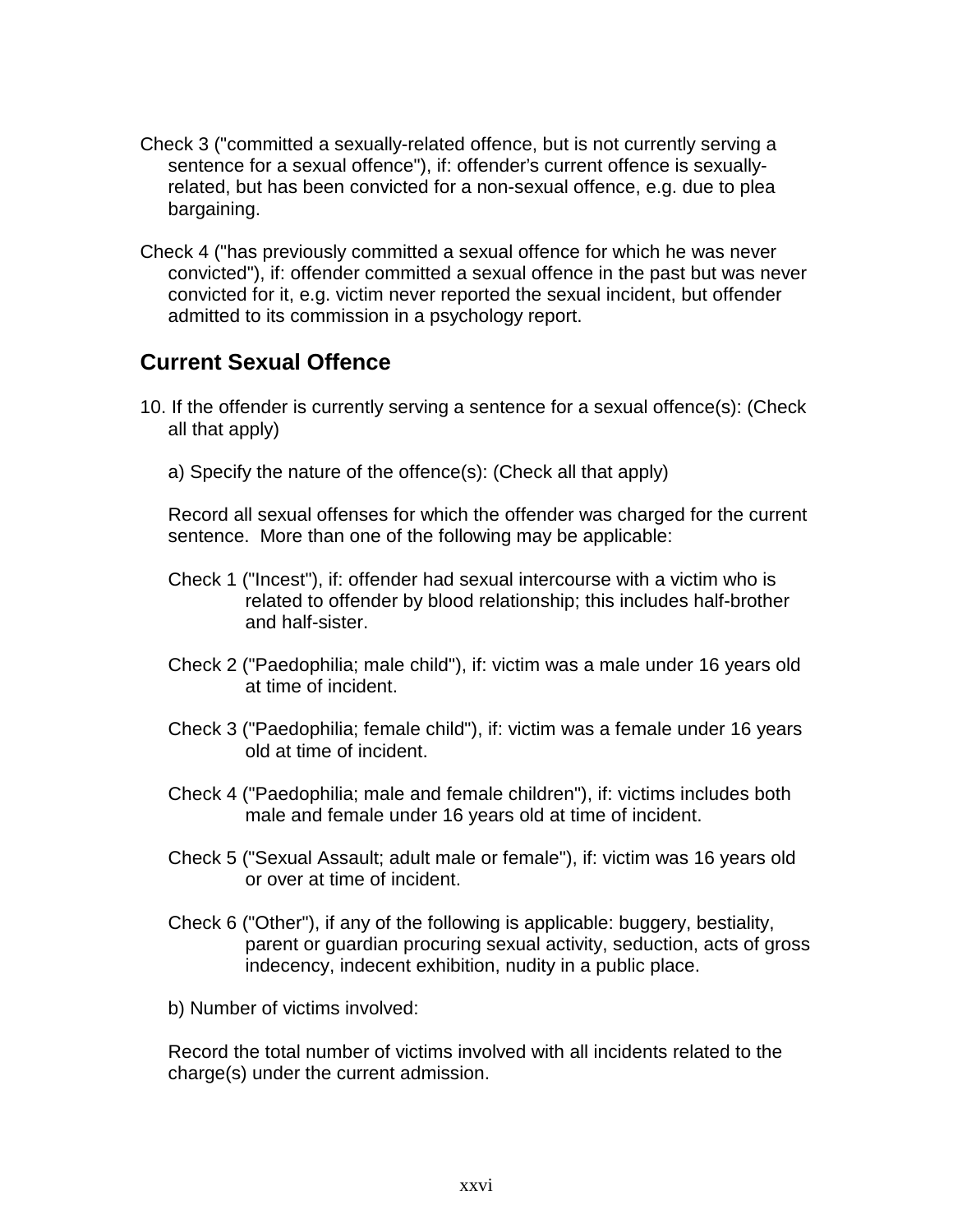For cases in which multiple victims were involved and the exact number of victims is unknown, record the approximate number of victims, e.g., "approx. 5"

c) Indicate the sex and age group of the victim(s):

11. Degree of victim's(s') injury for the current sexual offence(s):

If more than one victim involved in the incident(s) related to the offender's current sentence, refer to the victim with the most serious injury.

E.g., if three victims were involved and only one sustained injury caused by the offender using a weapon, code 2.

- Code 0 ("No injury"), if: no physical injury resulted.
- Code 1 ("Slight injury; without weapon"), if injury was: not serious, not an internal injury, victim(s) was (were) not required to remain at hospital overnight, and no weapon or object was used to threaten or harm victim(s) in any incidents related to current admission. "Slight injury" includes: bruises and scratches.
- Code 2 ("Slight injury; with weapon"), if injury was: as in all conditions of Code 1 above, and a weapon or an object was used to threaten or harm victim(s) in at least one incident related to current admission.
- Code 3 ("Victim treated in clinic and released"), if: victim required clinical treatment but not hospitalization.
- Code 4 ("Victim hospitalized for at least one night"), if; victim was hospitalized for one night or more.
- Code 5 ("Caused death; without post-death mutilation"), if: victim died as a result of the offence, regardless of the time lapse between the offence and the death, and offender did not mutilate victim's body following victim's death.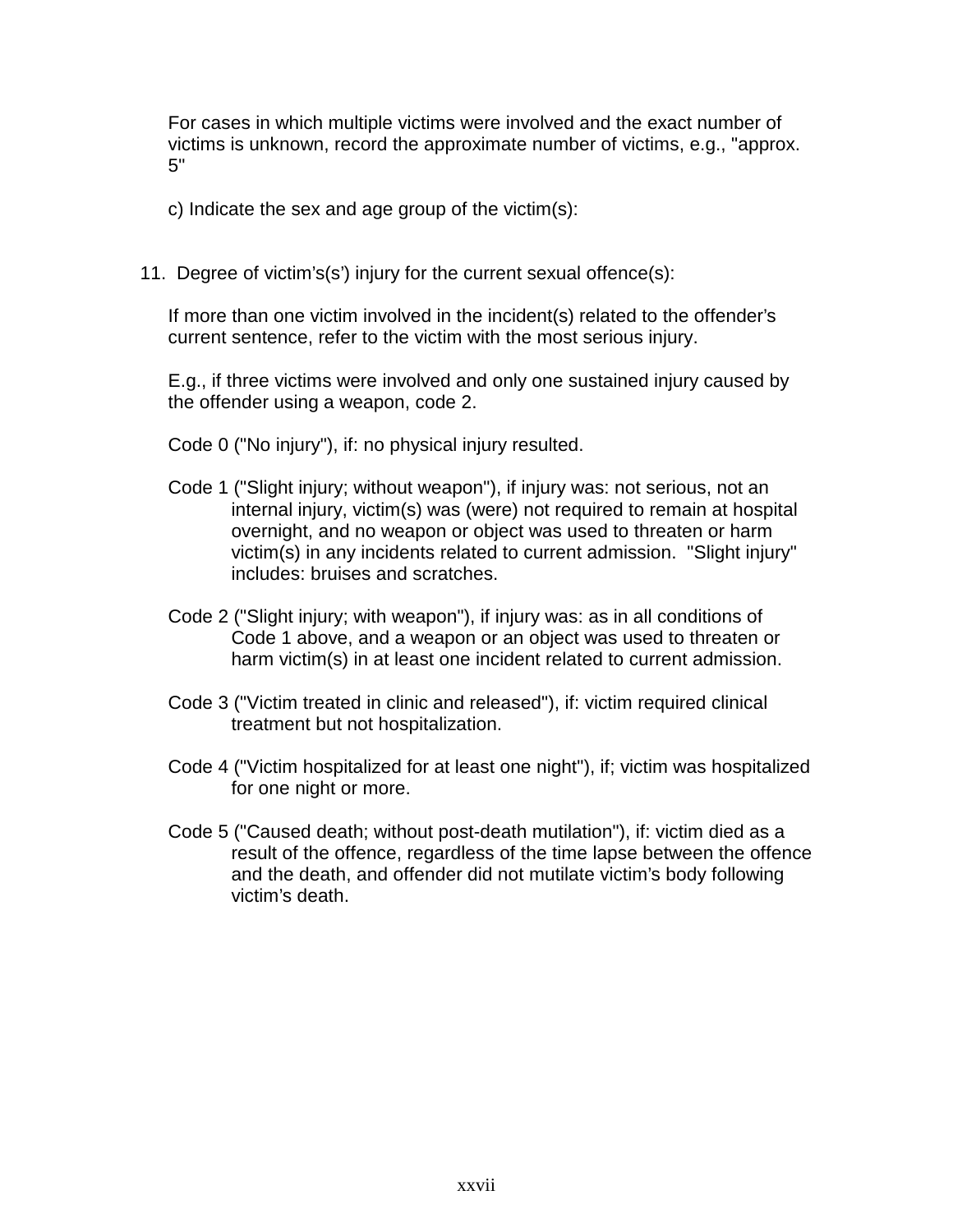Code 6 ("Caused death; with post-death mutilation"), if: victim died as a result of the offence, regardless of the time lapse between the offence and the death, and the offender mutilated the victim's body following victim's death.

Code 9 ("Not known"), if: no information is available.

12. Degree of force or coercion used in commission of current sexual offence(s):

Refer to offence(s) related to current sentence only.

If offender's current admission is related to more than one incident, refer to the offence in which most force or aggression was used.

E.g., If three separate incidents occurred, and offender threatened victim with a weapon in only one incident, but no force or threat was used in the other two incidents, code 2.

- Code 0 ("No coercion"), if: no threat, force or coercion was ever used in the offence(s).
- Code 1 ("Threatened to use force; no weapon used"), if: verbal or physical threat was used in any of the offenses related to current sentence, and no weapon or object was ever used in any of the offenses related to the current sentence.
- Code 2 ("Threatened to use force; weapon used"), if: verbal or physical threat was used in any of the offenses related to current sentence, and a weapon or object was produced in any of the offenses related to the current sentence.
- Code 3 ("Used physical aggression; minor assault"), if: a minor assault was involved, e.g., hitting or slapping, and victim sustained minor injury which did not require overnight hospitalization.
- Code 4 ("Brutal assault with serious physical injury"), if: assault resulted in serious physical injury which required extensive clinical treatment, e.g., caused physical disability, seriously wounding victim, or endangered victim's life.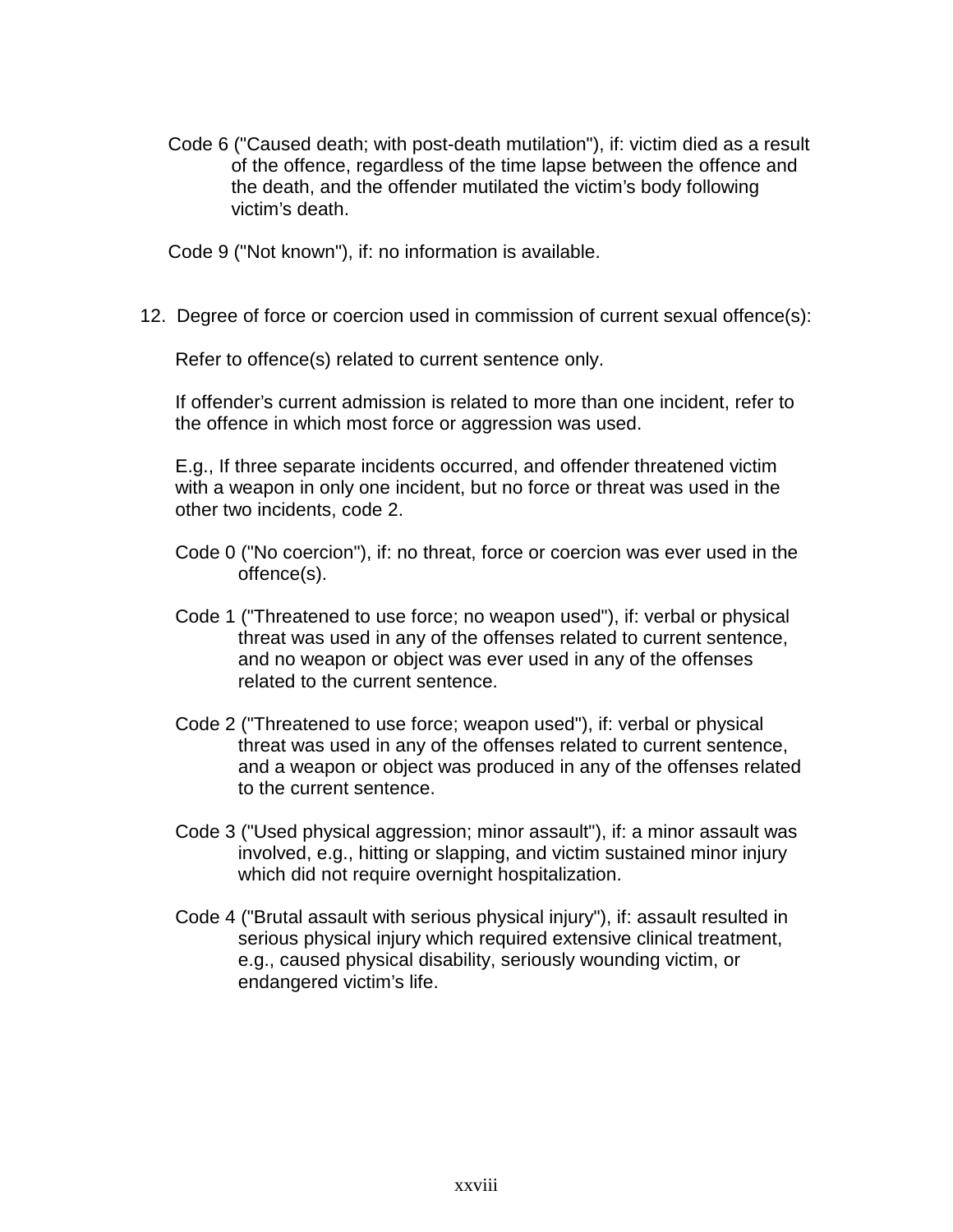- Code 5 ("Caused death; without post-death mutilation"), if: victim died as a result of the offence, regardless of the time lapse between the offence and the death, and offender did not mutilate victim's body following victim's death.
- Code 6 ("Caused death; with post-death mutilation"), if: victim died as a result of the offence, regardless of the time lapse between offence and death, and offender mutilated victim's body following victim's death.

Code 9 ("Not known"), if: no information is available.

13.Were alcohol or drugs involved in offender's current sexual offence(s)? If alcohol or drugs were never involved in any of the incidents, code 0 ("No"). If alcohol or drugs were involved in at least one incident, code 1 ("Yes").

#### **Past History Of Sexual Offenses**

#### **IGNORE #14 & #15** If:

1) PRIOR TO CURRENT ADMISSION, offender HAS NEVER BEEN PLACED ON PROVINCIAL OR FEDERAL SUPERVISION UNDER CSC for any sexual offenses (i.e., current admission is offender's FIRST admission to any form of supervision under CSC); AND

2) PREVIOUS ADMISSION information did not contain any evidence of commission of sexual offenses.

If 1) AND 2) apply, go to  $\#16$ 

History of sexual offenses includes:

- 1) past convictions of sex offence;
- 2) current non-sexual offenses which were sexual in nature; and
- 3) past sexual offence(s) for which the offender was never convicted.

14.Were alcohol or drugs involved in any offender's previous sexual offence(s)? If alcohol or drugs were never involved in any of the incidents, code 0 ("No"). If alcohol or drugs were involved in at least one incident, code 1 ("Yes").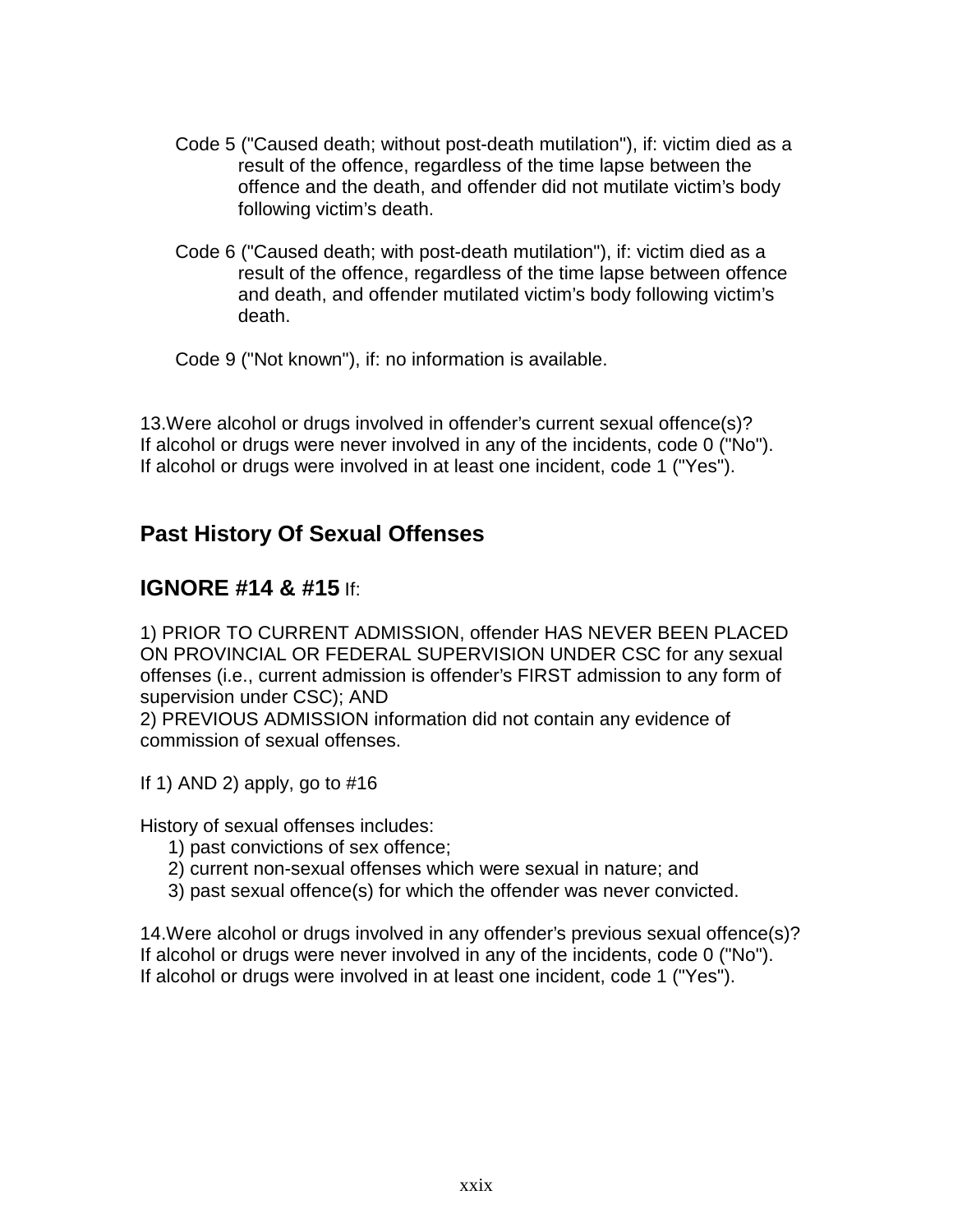15.Is there a pattern of increasing seriousness (violence) and rate of sexual offenses over time?

- Code 0 ("No"), if: seriousness and frequency of sexual offenses had not changed significantly over time.
- Code 1 ("Yes"), if: over time, sexual incidents showed a pattern of increasing seriousness and frequency.
- 16. Has the offender ever received any sex offender treatment programme offered or sponsored by CSC:

Regardless of the date of admission, type, and location of supervision under CSC.

- Code 0 ("No"), if: offender has never received any sex offender treatment.
- Code 1 ("Yes, completed"), if: offender has completed for all components of treatment programme, & left the programme under the consent of staff.

"Date": record the last date of attendance in the programme.

Go to part (b).

Code 2 ("Yes, but dropped out") if: without consent from any staff involved with the treatment programme, offender ceased to attend in one or more sessions and did not return to complete the session(s) at a later date; OR offender was requested by treatment staff to discontinue attendance at treatment programme, e.g., offender's presence in treatment group was disruptive to other participants.

"Date": record the most recent date of attendance in the treatment programme; i.e., last date of attendance, after which offender did not return to attend other sessions.

Go to part (b).

Code 3 ("Yes, in progress"), if: offender is currently participating in the treatment programme.

Code 9 ("Not known"), if: no information is available in file.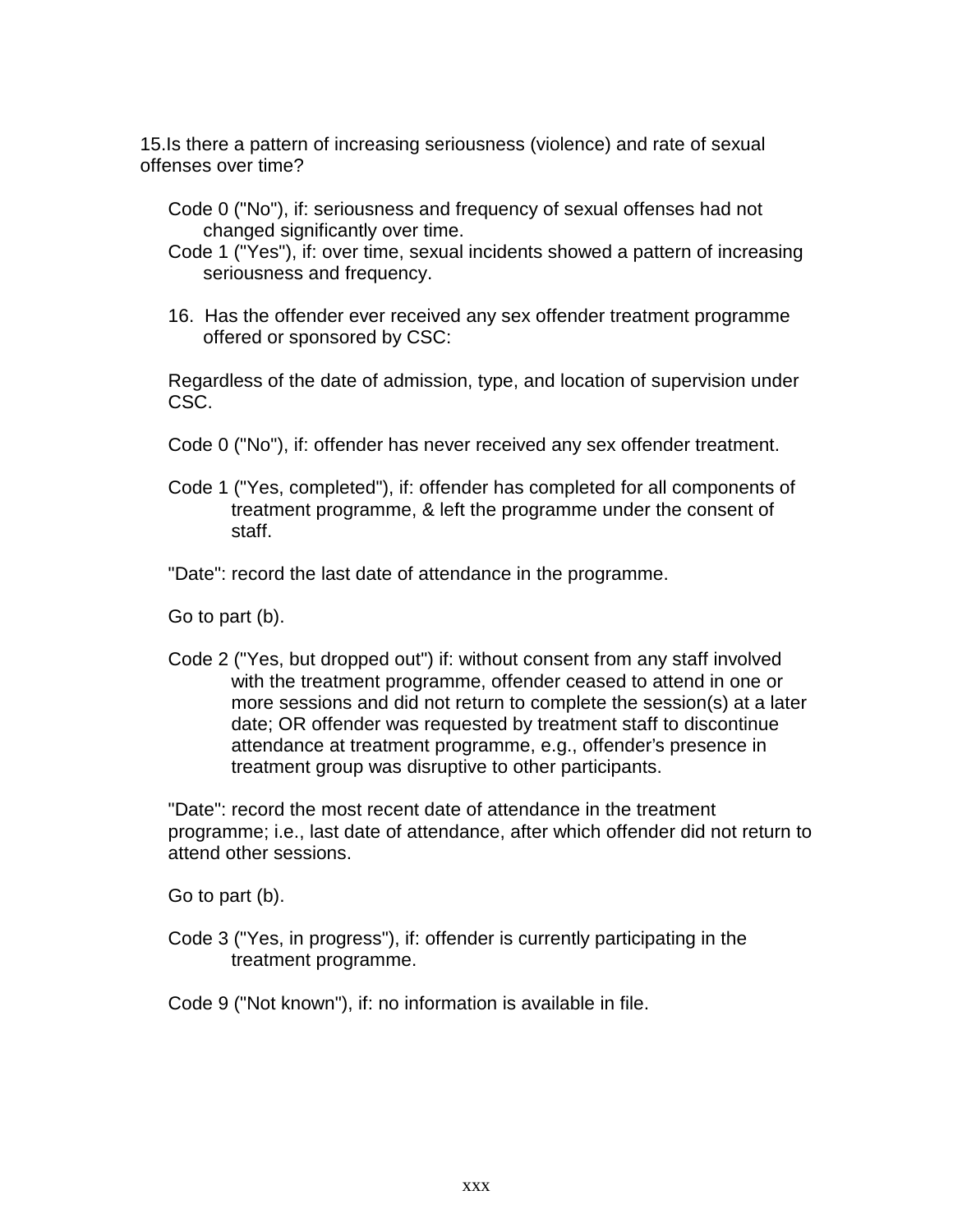b) If yes, specify the type/nature of treatment and the location (Institution or Community):

If part (a) was coded 1 or 2, record the type/nature of treatment and location of institution or community.

17. Has the offender ever received any sex offender treatment programme offered or sponsored by any other organization or treatment facility?

Regardless of the date of admission, type, and location of organization or treatment facility which is not under the jurisdiction of CSC.

Code 0 ("No"), if: offender has never received any sex offender treatment.

Code 1 ("Yes, completed"), if: offender has completed for all components of treatment programme, & left the programme under the consent of staff.

"Date": record the last date of attendance in the programme.

Go to part (b).

Code 2 ("Yes, but dropped out") if: without consent from any staff involved with the treatment programme, offender ceased to attend in one or more sessions and did not return to complete the session(s) at a later date; OR offender was requested by treatment staff to discontinue attendance at treatment programme, e.g., offender's presence in treatment group was disruptive to other participants.

"Date": record the most recent date of attendance in the treatment programme; i.e., last date of attendance, after which offender did not return to attend other sessions.

Go to part (b).

Code 3 ("Yes, in progress"), if: offender is currently participating in the treatment programme.

Code 9 ("Not known"), if: no information is available in file.

b) If yes, specify the type/nature of treatment and the location (Institution or Community):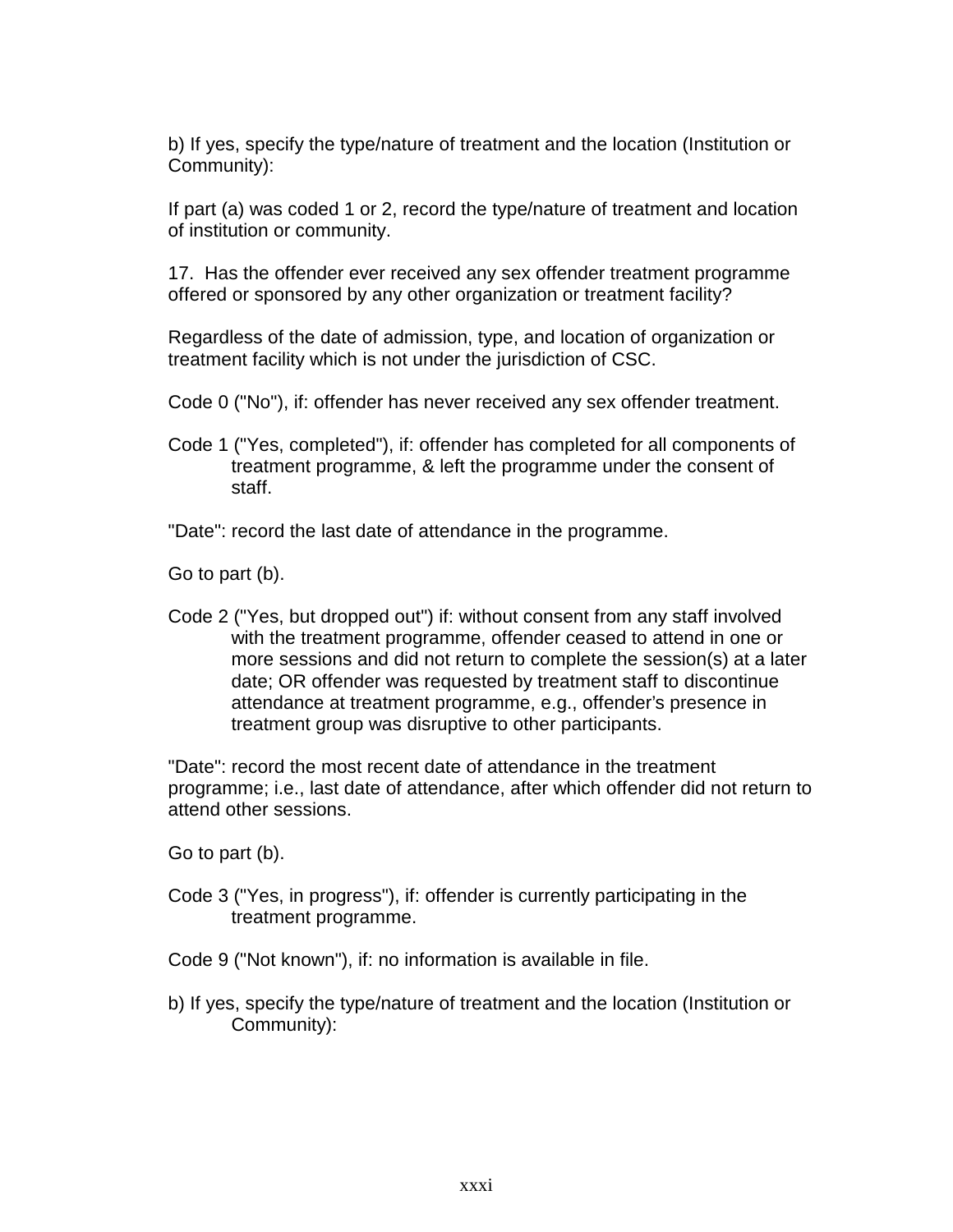- If part (a) was coded 1 or 2, record the type, nature, and location of treatment facility.
- 18. Has the offender expressed interest for any sex offender treatment programme during the current sentence:

During the current admission:

- Code 0 ("No"), if: offender has never received any sex offender treatment.
- Code 1 ("Yes"), if: offender has expressed an interest in participating in a sex offender treatment programme.
- Code 9 ("Not Known"), if: no information is available from the file related to the current admission.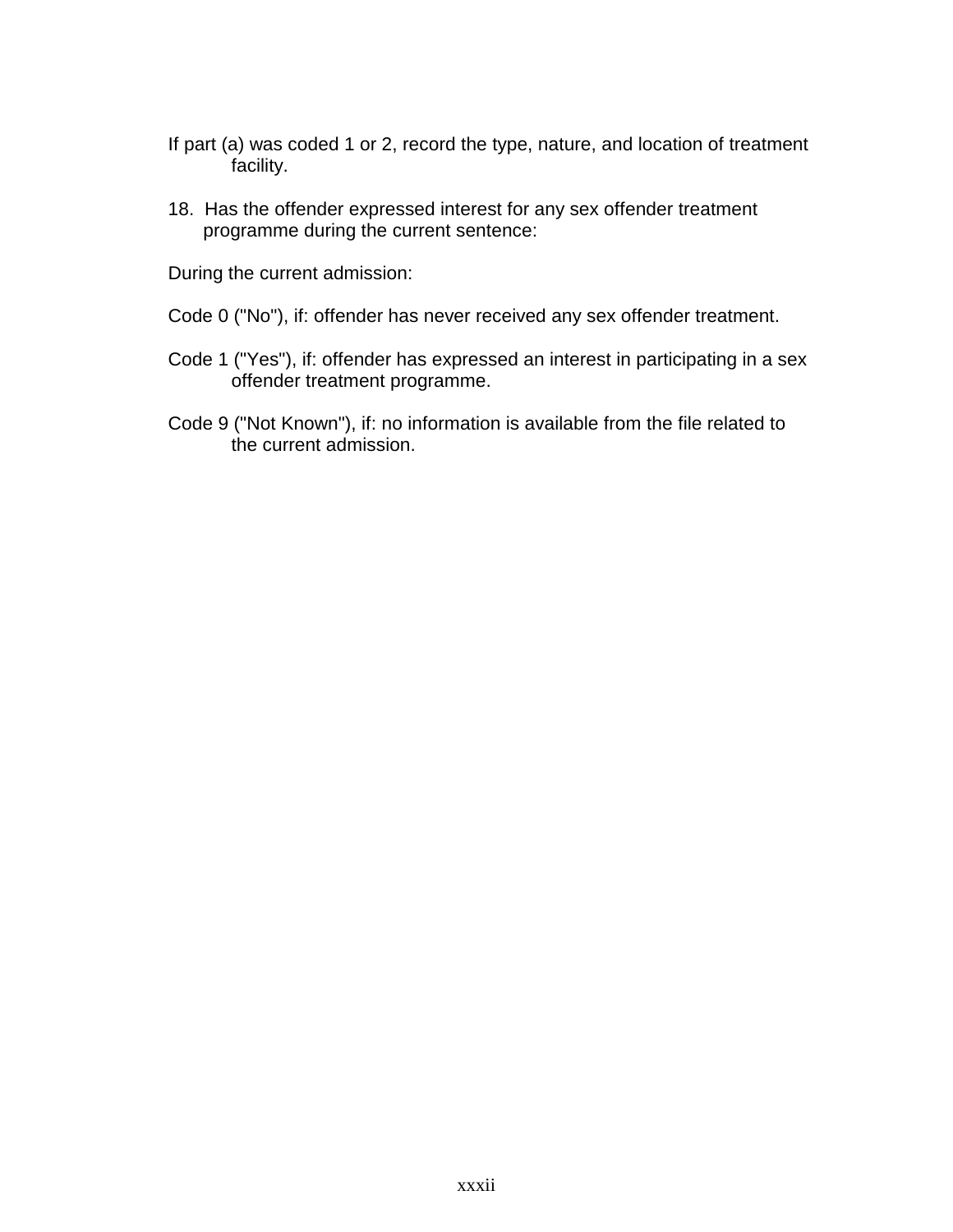## **Appendix C: Distribution by Current Institution and Parole Office**

Distribution by Current Institution

| <b>REGION/</b>                 | <b>Frequency</b> | <b>Percent</b> | <b>Cumulative</b> | <b>Cumulative</b> |
|--------------------------------|------------------|----------------|-------------------|-------------------|
| <b>Institution</b>             |                  |                | <b>Frequency</b>  | <b>Percent</b>    |
| <b>ATLANTIC/</b>               |                  |                |                   |                   |
| Labrador C.C.                  | 1                | 0.0            | 1                 | 0.0               |
| Cumberland C.C.                | $\overline{2}$   | 0.1            | 3                 | 0.1               |
| Colchester C.C.                | $\overline{2}$   | 0.1            | 5                 | 0.2               |
| H.M.P. St. John's              | $\overline{7}$   | 0.3            | 12                | 0.6               |
| Clarenville C.C.               | 1                | 0.0            | 13                | 0.6               |
| Springhill                     | 31               | 1.4            | 44                | 2.0               |
| Dorchester                     | 76               | 3.5            | 120               | 5.6               |
| Westmorland                    | 55               | 2.5            | 175               | 8.1               |
| QUEBEC/                        |                  |                |                   |                   |
| <b>Benoit</b>                  | 3                | 0.1            | 178               | 8.2               |
| Montee St. Francois            | 29               | 1.3            | 207               | 9.6               |
| <b>Federal Training Centre</b> | 35               | 1.6            | 242               | 11.2              |
| Donnacona                      | 13               | 0.6            | 255               | 11.8              |
| Leclerc                        | 15               | 0.7            | 270               | 12.5              |
| Archambault                    | 10               | 0.5            | 280               | 13.0              |
| <b>Ste-Anne-Des Plaine</b>     | 31               | 1.4            | 311               | 14.4              |
| Quebec R.R.C.                  | 5                | 0.2            | 316               | 14.6              |
| Drummond                       | 39               | 1.8            | 355               | 16.4              |
| R.R.C.-S.H.U.                  | 10               | 0.5            | 365               | 16.9              |
| Cowansville                    | 53               | 2.5            | 418               | 19.3              |
| La Macaza                      | 62               | 2.9            | 480               | 22.2              |
| <b>Port Cartier</b>            | 39               | 1.8            | 519               | 24.0              |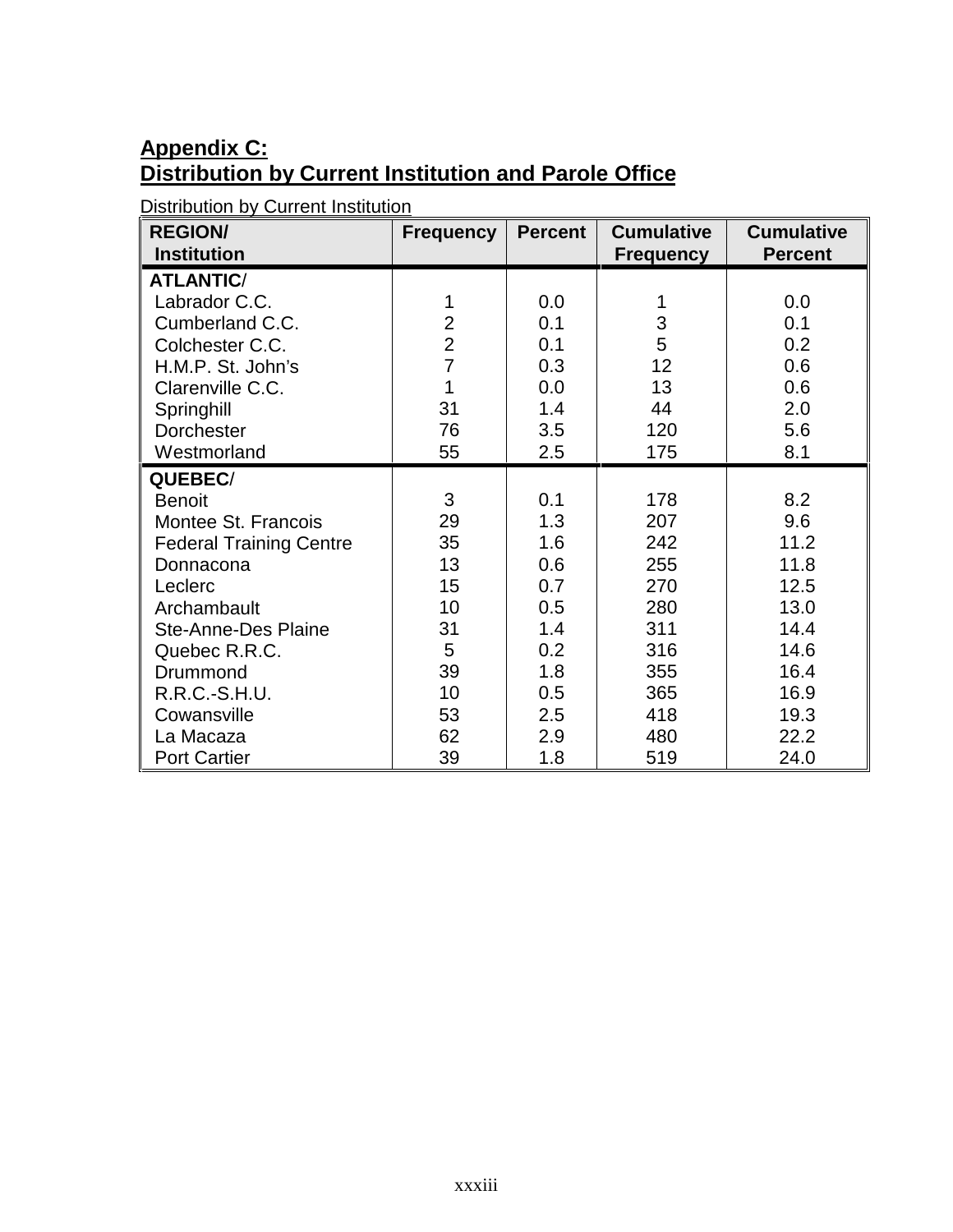| Distribution by Current Institution |  |
|-------------------------------------|--|
|                                     |  |

| <b>REGION/</b><br><b>Institution</b> | <b>Frequency</b> | <b>Percent</b> | <b>Cumulative</b><br><b>Frequency</b> | <b>Cumulative</b><br><b>Percent</b> |
|--------------------------------------|------------------|----------------|---------------------------------------|-------------------------------------|
| <b>ONTARIO/</b>                      |                  |                |                                       |                                     |
| <b>Northern Treatment Centre</b>     | 1                | 0.0            | 520                                   | 24.1                                |
| <b>Kingston Treatment Centre</b>     | 31               | 1.4            | 551                                   | 25.5                                |
| <b>Kingston Penitentiary</b>         | 224              | 10.4           | 775                                   | 35.8                                |
| <b>Millhaven Transfer Unit</b>       | 79               | 3.7            | 854                                   | 39.5                                |
| Millhaven                            | 1                | 0.0            | 855                                   | 39.5                                |
| <b>Bath</b>                          |                  | 0.3            | 861                                   | 39.8                                |
| <b>Collins Bay</b>                   | $\frac{6}{7}$    | 0.3            | 868                                   | 40.1                                |
| Frontenac                            | 3                | 0.1            | 871                                   | 40.3                                |
| <b>Beaver Creek</b>                  | 20               | 0.9            | 891                                   | 41.2                                |
| Joyceville                           | 12               | 0.6            | 903                                   | 41.8                                |
| Pittsburgh                           | 9                | 0.4            | 912                                   | 42.2                                |
| Warkworth                            | 222              | 10.3           | 1,134                                 | 52.5                                |
| <b>PRAIRIES/</b>                     |                  |                |                                       |                                     |
| Calgary C.C.                         | 3                | 1.3            | 1,137                                 | 52.6                                |
| Saskatoon C.C.                       | 6                | 0.3            | 1,143                                 | 52.9                                |
| Lethbridge C.C.                      | $\overline{2}$   | 0.1            | 1,145                                 | 53.0                                |
| Prairies R.P.C.                      | 45               | 2.1            | 1,190                                 | 55.0                                |
| <b>Stony Mountain</b>                | 21               | 1.0            | 1,211                                 | 56.0                                |
| Rockwood                             | 22               | 1.0            | 1,233                                 | 57.0                                |
| <b>Edmonton Remand Centre</b>        | $\overline{4}$   | 0.2            | 1,237                                 | 57.2                                |
| Fort Saskatchewan C.C.               | 1                | 0.0            | 1,238                                 | 57.3                                |
| Saskatchewan Penitentairy            | 16               | 7.8            | 1,406                                 | 65.0                                |
| Saskatchewan Farm                    | 29               | 1.3            | 1,435                                 | 66.4                                |
| Saskatchewan S.H.U.                  | $\overline{7}$   | 0.3            | 1,442                                 | 66.7                                |
| Regina C.C.                          | $\overline{2}$   | 0.1            | 1,444                                 | 66.8                                |
| <b>Drumheller</b>                    | 82               | 3.8            | 1,526                                 | 70.6                                |
| <b>Bowden</b>                        | 199              | 9.2            | 1,725                                 | 79.8                                |
| Edmonton                             | 28               | 1.3            | 1,753                                 | 81.1                                |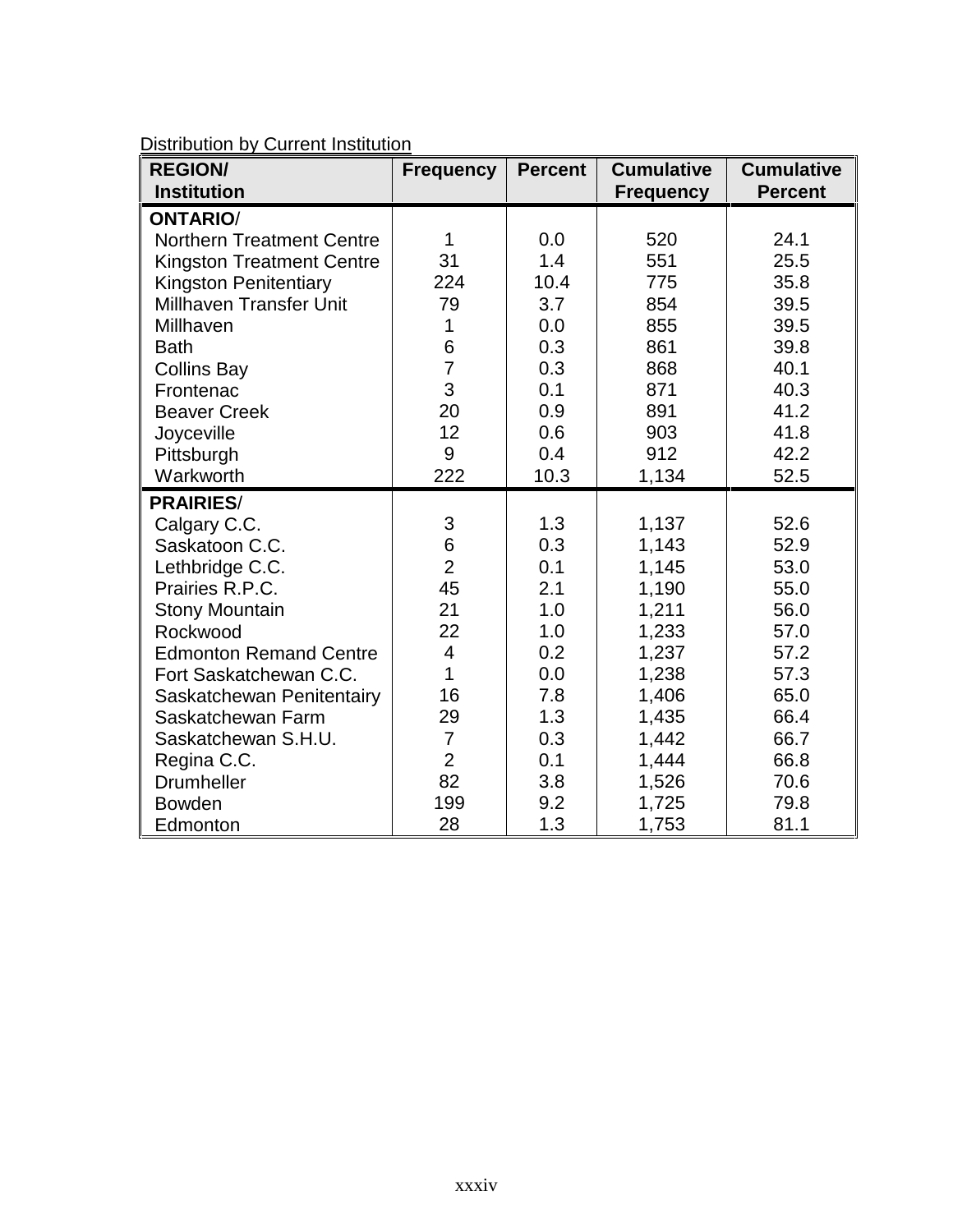| <b>REGION/</b><br><b>Institution</b> | <b>Frequency</b> | <b>Percent</b> | <b>Cumulative</b><br><b>Frequency</b> | <b>Cumulative</b><br><b>Percent</b> |
|--------------------------------------|------------------|----------------|---------------------------------------|-------------------------------------|
| <b>PACIFIC/</b>                      |                  |                |                                       |                                     |
| Peace River C.C.                     |                  | 0.0            | 1,754                                 | 81.1                                |
| William Head                         | 12               | 0.6            | 1,768                                 | 81.8                                |
| Matsqui                              | 13               | 0.6            | 1,781                                 | 82.4                                |
| Pacific R.P.C.                       | 62               | 2.9            | 1,843                                 | 85.2                                |
| Mountain                             | 199              | 9.2            | 2,042                                 | 94.4                                |
| Kent                                 | 49               | 2.3            | 2,091                                 | 96.7                                |
| <b>Elbow Lake</b>                    |                  | 0.0            | 2,092                                 | 96.8                                |
| Ferndale                             | 17               | 0.8            | 2,109                                 | 97.5                                |
| <b>Mission</b>                       | 53               | 2.5            | 2,162                                 | 100.0                               |

Distribution by Current Institution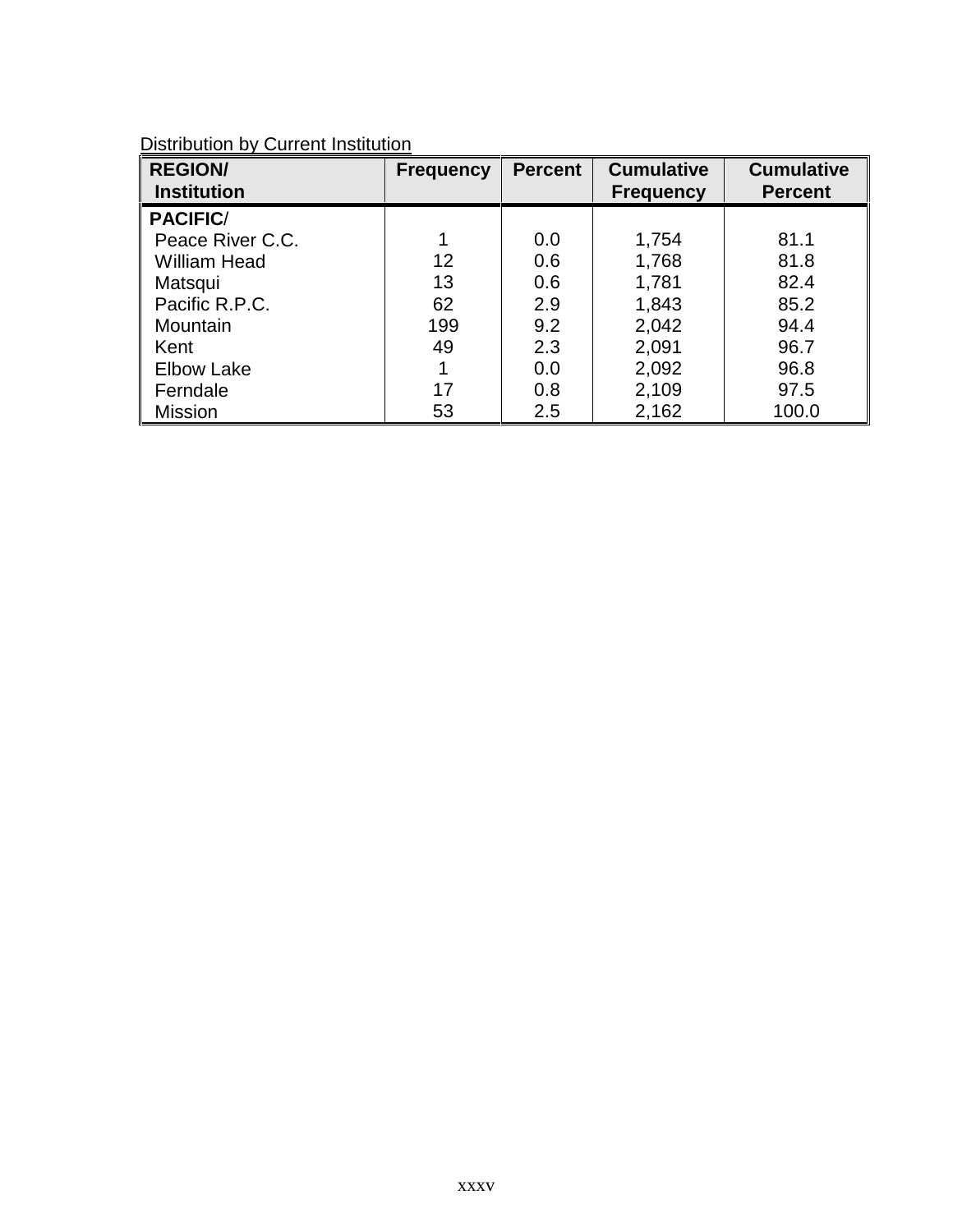| <b>REGION/</b>           | <b>Frequency</b> | <b>Percent</b> | <b>Cumulative</b> | <b>Cumulative</b> |
|--------------------------|------------------|----------------|-------------------|-------------------|
| <b>Parole Office</b>     |                  |                | <b>Frequency</b>  | <b>Percent</b>    |
| <b>ATLANTIC/</b>         |                  |                |                   |                   |
| Renous                   | 6                | 0.7            | 6                 | 0.7               |
| <b>Sand River Centre</b> | 1                | 0.1            | $\overline{7}$    | 0.8               |
| <b>Parrtown Centre</b>   | 1                | 0.1            | 8                 | 0.9               |
| <b>Grand Falls</b>       | 3                | 0.3            | 11                | 1.2               |
| Kentville                | 16               | 1.8            | 27                | 3.0               |
| Charlottetown            | 5                | 0.6            | 32                | 3.6               |
| Cornerbrook              | 18               | 2.0            | 50                | 5.6               |
| Frederickton             | 3                | 0.3            | 53                | 5.9               |
| Halifax                  | 21               | 2.3            | 74                | 8.2               |
| Moncton                  | 21               | 2.3            | 95                | 10.6              |
| St. John's, Nfld.        | 14               | 1.6            | 109               | 12.1              |
| Truro                    | 10               | 1.1            | 119               | 13.2              |
| Sydney                   | 8                | 0.9            | 127               | 14.1              |
| Saint John, N.B.         | 5                | 0.6            | 132               | 14.7              |
| <b>Salvation Army</b>    | 1                | 0.2            | 134               | 14.9              |
| QUEBEC/                  |                  |                |                   |                   |
| Phoenix                  | 1                | 0.1            | 135               | 15.0              |
| Painchaud                | 5                | 0.6            | 140               | 15.6              |
| <b>Martineau Centre</b>  | $\overline{7}$   | 0.8            | 147               | 16.4              |
| Laferriere               | $\overline{7}$   | 0.8            | 154               | 17.1              |
| Ville-Marie              | 15               | 1.7            | 169               | 18.8              |
| Lafontaine               | 28               | 3.1            | 197               | 21.9              |
| L'Annonciation           | 3                | 0.3            | 200               | 22.2              |
| Sherbrook                | 3                | 0.3            | 203               | 22.6              |
| Quebec                   | 79               | 8.8            | 282               | 31.4              |
| Granby                   | $\overline{7}$   | 0.8            | 289               | 32.1              |
| Rimouski                 | 6                | 0.7            | 295               | 32.8              |
| Chicoutimi               | $\overline{7}$   | 0.8            | 302               | 33.6              |
| <b>Trois-Riveres</b>     | 17               | 1.9            | 319               | 35.5              |
| Ste-Therese              | 12               | 1.3            | 331               | 36.8              |
| Laurentides              | 11               | 1.2            | 342               | 38.0              |
| <b>Secteur Laval</b>     | 14               | 1.6            | 356               | 39.6              |
| Rouny-Noranda            | 6                | 0.7            | 362               | 40.3              |
| Hull                     | 16               | 1.8            | 378               | 42.0              |
| Langelier                | 16               | 1.8            | 394               | 43.8              |
| Longueuil                | 15               | 1.7            | 409               | 45.5              |

Distribution by Current Parole Office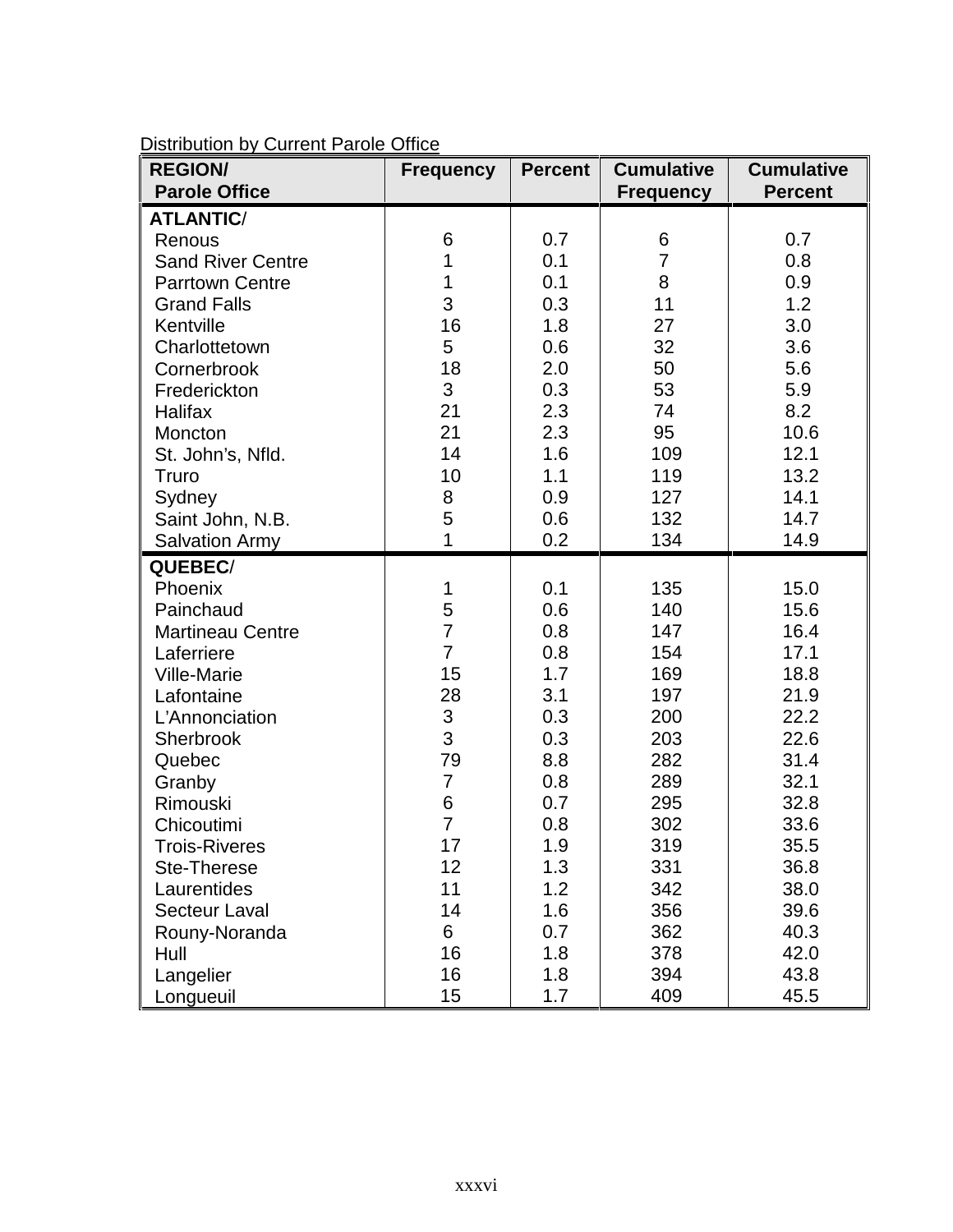| <b>REGION/</b>               | <b>Frequency</b> | <b>Percent</b> | <b>Cumulative</b> | <b>Cumulative</b> |
|------------------------------|------------------|----------------|-------------------|-------------------|
| <b>Parole Office</b>         |                  |                | <b>Frequency</b>  | <b>Percent</b>    |
| <b>ONTARIO/</b>              |                  |                |                   |                   |
| <b>York Durham</b>           | 10               | 1.1            | 419               | 46.6              |
| John Howard/London           | $\overline{2}$   | 0.2            | 421               | 46.8              |
| <b>Salvation Army/Barrie</b> | 4                | 0.4            | 425               | 47.3              |
| <b>Toronto East</b>          | 12               | 1.3            | 437               | 48.6              |
| Kingston SO                  | 12               | 1.3            | 449               | 49.9              |
| Peterborough                 | 11               | 1.2            | 460               | 51.2              |
| <b>Portsmouth Centre</b>     | 6                | 0.7            | 466               | 51.8              |
| Ottawa                       | 12               | 1.3            | 478               | 53.2              |
| <b>Barrie</b>                | 6                | 0.7            | 484               | 53.8              |
| Sudbury                      | 11               | 1.2            | 495               | 55.1              |
| <b>Timmins</b>               | 3                | 0.3            | 498               | 55.4              |
| Sault-Ste-Marie              | 3                | 0.3            | 501               | 55.7              |
| <b>Keele Centre</b>          | 1                | 0.1            | 502               | 55.8              |
| Toronto-Team                 | 5                | 0.6            | 507               | 56.4              |
| <b>Toronto-West</b>          | 14               | 1.6            | 521               | 58.0              |
| London                       | 4                | 0.4            | 525               | 58.4              |
| Guelph                       | 12               | 1.3            | 537               | 59.7              |
| Hamilton                     | 8                | 0.9            | 545               | 60.6              |
| Windsor                      | 6                | 0.7            | 551               | 61.3              |
| St.Catherine's               | 3                | 0.3            | 554               | 61.6              |
| <b>Brantford</b>             | 4                | 0.4            | 558               | 62.1              |
| Downtown Toronto             | 5                | 0.6            | 563               | 62.6              |

Distribution by Current Parole Office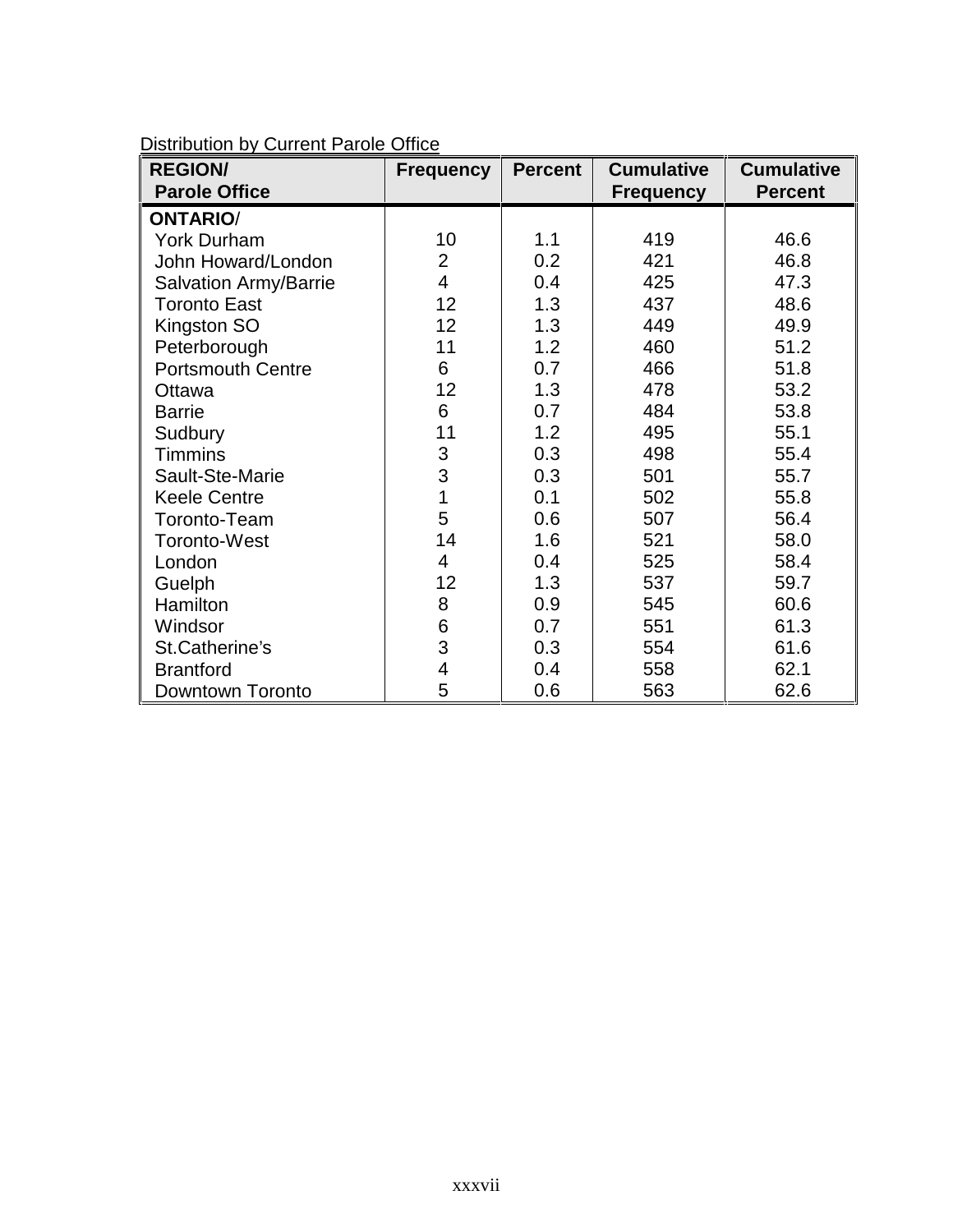| <b>REGION/</b>            | <b>Frequency</b> | <b>Percent</b> | <b>Cumulative</b> | <b>Cumulative</b> |
|---------------------------|------------------|----------------|-------------------|-------------------|
| <b>Parole Office</b>      |                  |                | <b>Frequency</b>  | <b>Percent</b>    |
| <b>PRAIRIES/</b>          |                  |                |                   |                   |
| <b>Osborne Centre</b>     | 3                | 0.3            | 566               | 63.0              |
| <b>High Prairie ASG</b>   | $\overline{2}$   | 0.2            | 568               | 63.2              |
| Olds                      | 1                | 0.1            | 569               | 63.3              |
| <b>Stony Plain</b>        | 1                | 0.1            | 570               | 63.4              |
| <b>Oskana Centre</b>      | $\overline{2}$   | 0.2            | 572               | 63.6              |
| <b>Medicine Hat ASG</b>   |                  | 0.1            | 573               | 63.7              |
| Wetaskiwin                |                  | 0.1            | 574               | 63.8              |
| St. Albert                |                  | 0.1            | 575               | 64.0              |
| <b>Sherwood Park</b>      |                  | 0.1            | 576               | 64.1              |
| Westlock                  | 1                | 0.1            | 577               | 64.2              |
| <b>Grierson ASG</b>       | 6                | 0.7            | 583               | 64.8              |
| Winnipeg SO               | 38               | 4.2            | 621               | 69.1              |
| <b>Prince Albert</b>      | 16               | 1.8            | 637               | 70.9              |
| Regina SO                 | 10               | 1.1            | 647               | 72.0              |
| Saskatoon                 | 14               | 1.6            | 661               | 73.5              |
| <b>Edmonton ASG</b>       | 39               | 4.3            | 700               | 77.9              |
| <b>Red Deer ASG</b>       | 7                | 0.8            | 707               | 78.6              |
| <b>North District ASG</b> | 1                | 0.1            | 708               | 78.8              |
| <b>Calgary ASG</b>        | 29               | 3.2            | 737               | 82.0              |
| Lethbridge                | $\overline{2}$   | 0.2            | 739               | 82.2              |
| <b>Belmont ASG</b>        |                  | 0.1            | 740               | 82.3              |
| <b>Bow River ASG</b>      | 6                | 0.7            | 746               | 83.0              |

Distribution by Current Parole Office